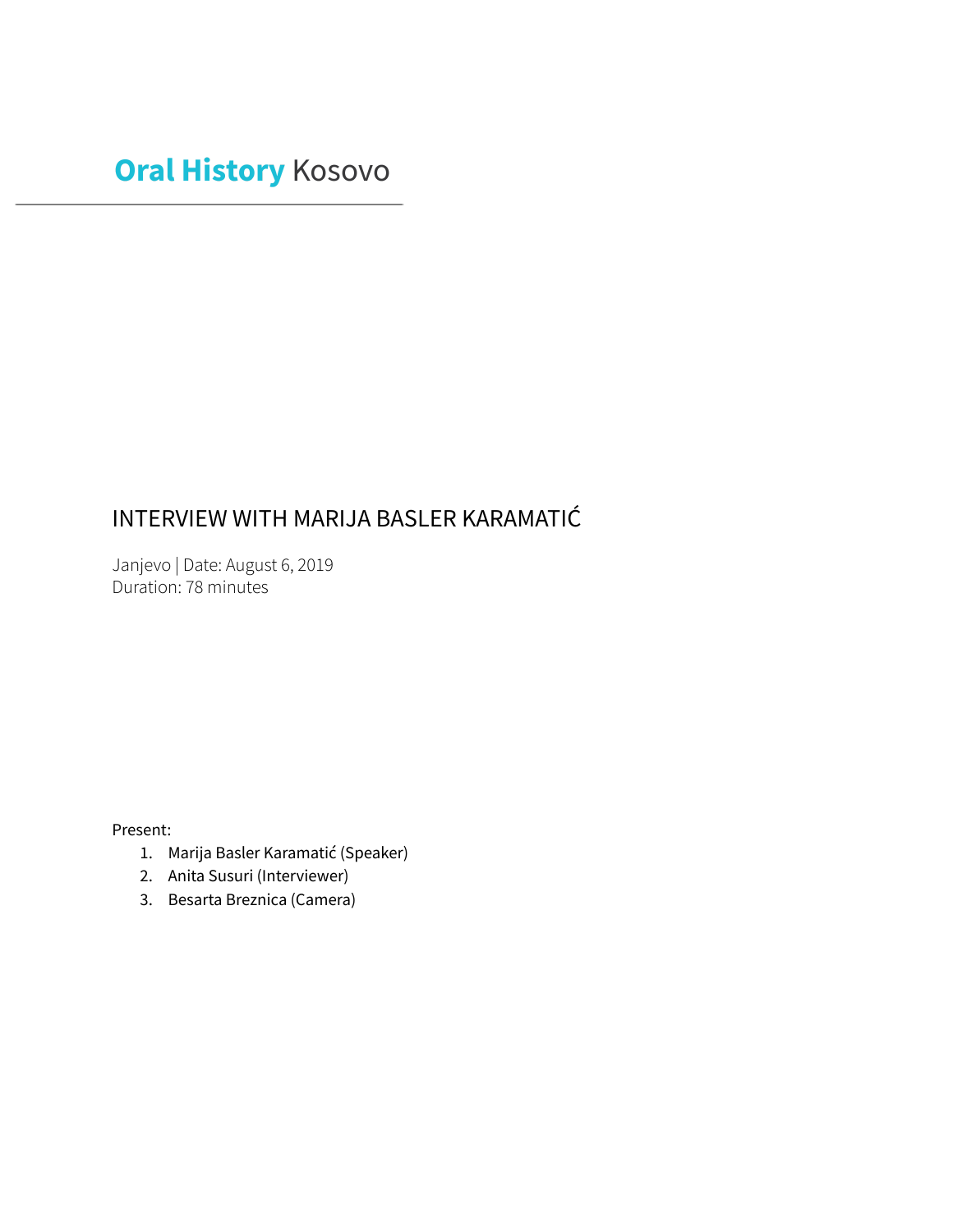*Transcription notation symbols of non-verbal communication: () – emotional communication {} – the speaker explains something using gestures.*

*Other transcription conventions:*

*[ ] - addition to the text to facilitate comprehension*

*Footnotes are editorial additions to provide information on localities, names or expressions.*

#### **Part One**

**Marija Basler Karamatić:** I was… I am Marija, ah towards you [addresses the interviewer] Marija Palić. Married Palić, while my maiden name is Karamatić. I have two children from my first marriage, that's it. My husband was called Sebastian. I was married to the largest and richest family and in the end, it was all taken by the state, we had nothing. Then my husband started drinking, he was drunk. So that was a very hard time in my life with two children. I would cry more at night, while I would laugh during the day, so that no one would know if I have or not, like that. I have an eldest daughter, her name is Paulina. Paško is the second, Paško is my second child and so on.

I overcame a lot of things, then my husband was, we didn't know why, he drank a lot. We thought it was from *rakija*,<sup>1</sup> and his kidneys were [failing]. Both his kidneys were dried out back then, the hospital, they didn't have, not for a piece, how they say in Zagreb *kruh*,<sup>2</sup> bread. We didn't have anything, still we smiled to everyone, good for everyone, everything seemed to be okay, and at night I cried. And this is how I got through it, longitudinally and indirectly. I had my mother-in-law, my brother-in-law also drank, and he also died young. My husband died young, he was 35 years old. I was widowed at the age of 28, and I fought for my life. I came here to my mother's, they had, then my brothers started working and sometimes my father brought me apples from Macedonia, whatever he brought, some chestnuts and so on.

Then I was employed at Metalac in Janjevo. The wages were good, when I started, the minimum wage began (laughs). Here, what can I say? This is how it all went. Then a neighbor of ours down in Janjevo, down in the center was building a house. She told me, "Come with me, come with me to Turkey." She wanted to buy, she heard that in Turkey there are good curtains and chandeliers and we went there. I say, I said, "Olga, you know what, I have a minimum wage." Those 600 dinars, in dinars then, I don't know much it is now. "No, I'll pay for the trip there and we're going." I went there and I saw that world, those women who went from Zagreb, Belgrade, there is no place where they haven't been. Back then, they traded, women sold on the streets, and in homes, everywhere.

<sup>&</sup>lt;sup>1</sup> Rakija is a very common alcoholic drink made from distillation of fermented fruit.

<sup>2</sup> Croatian: *kruh*, bread.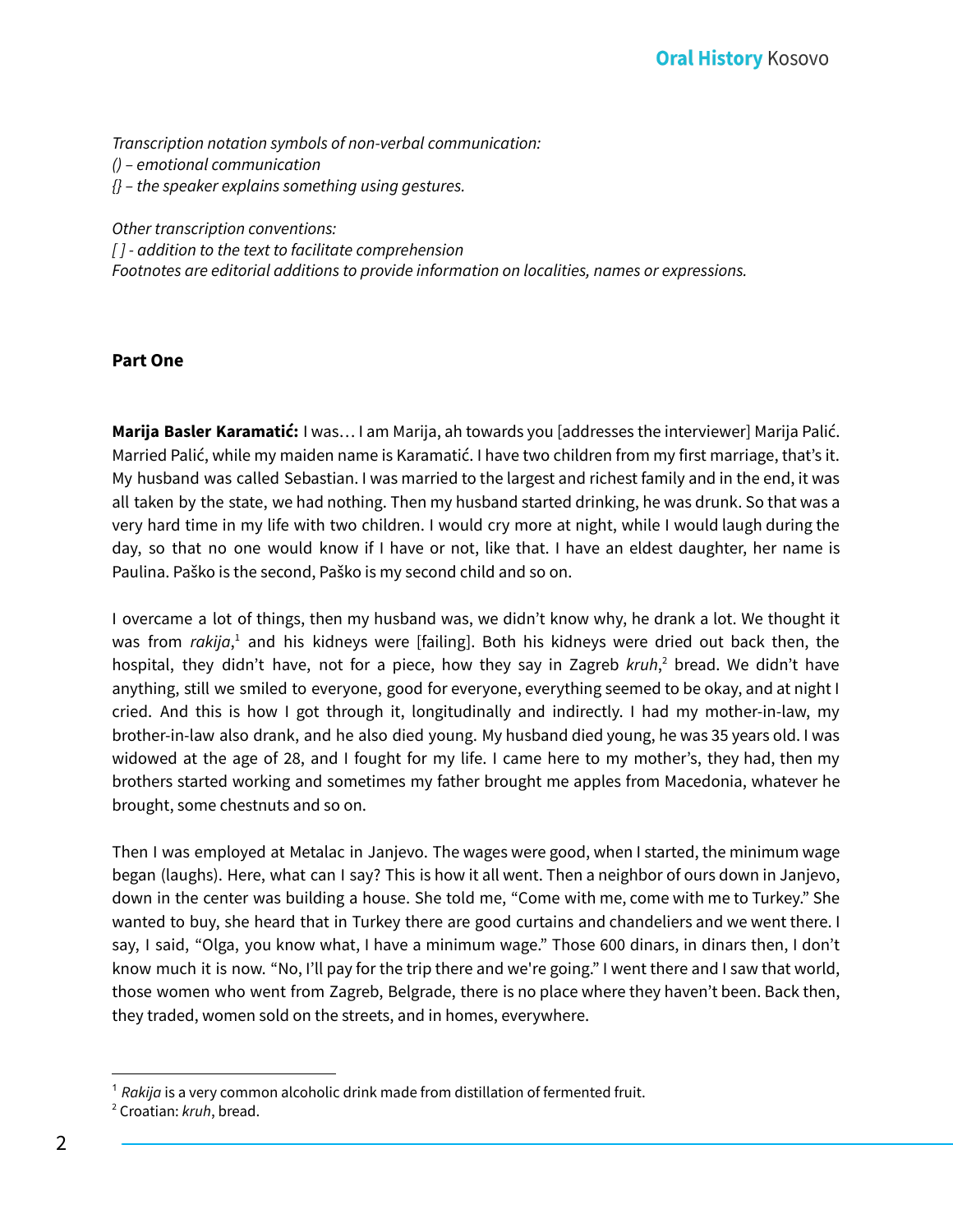And a Turkish gentleman tells me, he was originally from Bosnia. So, the man spoke clearly, beautifully and said, "Mrs. Marija, you are", he said, "for business," he said. I started talking, you know, so I joked a little bit. I said,""What business?" I said, "I work at Metalac," I said "I don't have any money." I said, "This woman is paying for me, me, what business." And he said, "No, no, you're made for business. Do you want merchandise?" He said, "You can pay me back after?" I said, "Not even if I go crazy." Then we returned home, and I came with this, we call them, they are like old Turkish imams who were here. Radan, he ran a kitchen, he was the chef. I talked to him, he first asked me, "Marija, how are you?" And said, "How was Turkey with Olga?"

I said, "Listen, Halim, I saw those women, those people," I said. He told me, "You can do it, too." I said, "You know what, I can," I said, "but you know I have no money, two children," I said, "in that big house," I said, "I have nothing." "I know," he said, "but..." "Would you allow me" I said, "if I go if you..." So, he said, "As far as I am concerned, you can go," he said, "but as you wish." But I said, "I have no money, man of God, I don't." He thought about it and said to me, "You know what, Marija," back then there were good people, and "an Albanian comes here, he is very rich," he said, "he helps a lot of people, especially those who are hard workers." He said, "He will come here for lunch or dinner, I will let you know and tell him your situation first, then I will…"

Not three days passed, four, that man with some senior directors from Metalac came down. Halim, the kitchen chef, said, "Marija, put on your apron, you serve them, and you will meet that man." Can you believe that I don't even know the name of that man. And I heard it from his mouth, a hundred stores, he had 110 stores and 110 girlfriends. Eh, that's the story. But for some things it doesn't matter, that person was… And he asked me, "Marija, are you Mrs. Marija?" He said, "I heard, Halim, your boss, told you that you have two children, that you are a widow. Don't think I'm hitting on you." That's what he said, "I would like to help you," he said, "I don't like lazy people and I love hard workers very much. He praised you." And he said, "How much money do you need for Turkey?"

And I said, "500 Deutsche marks. And the first clothes I sell, I will pay you back." And he said, "What will you do with 500 marks, dear Marija?" He said, "You'll pay the hotel, or for the travels," he said, "and you have to buy the merchandise." I said, "I'm going for the first time, I don't know." Honestly. I didn't know because I never left Janjevo. We didn't know about the sea or anything. Not even in Zagreb, my [maternal] aunt was in Zagreb, I was only once there as a young girl. And our only happiness was Letnica here, a sacred place, we went there, there. Children were happy to go there and they cried if their parents didn't let them go to Letnica. It was happiness.

And that person gave me a thousand marks for… I looked at it, and I said, "It's too much." "It's not too much. You have to pay for the hotel, to pay," he said, "you have to sleep for a night there, the bus." He said, "You can buy the merchandise," he said, "Marija, I'll give you this money," he said, "I don't want to see you, maybe I'll come here for lunch, I don't want you to see me either. The money," he said, "you don't need to give it back, but I hope to God you will be successful and work." He said, "Because I love people who work." This is how it was. I told Halim, it was a Tuesday or Wednesday, I said, "I will go to Turkey on Friday." I left my children at home, no one was home, alone, I was in Turkey. I said to Olga,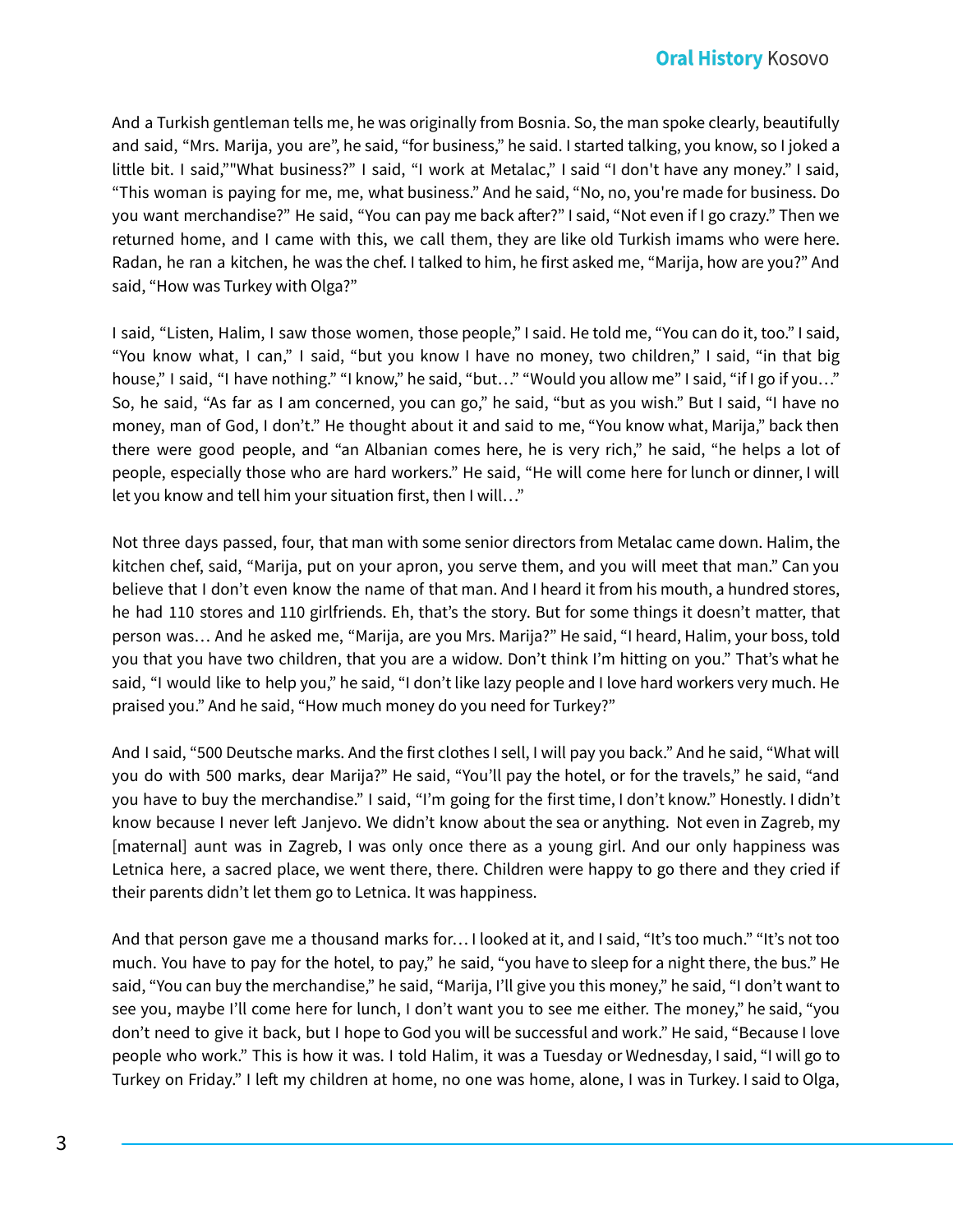she asked, there was a bus, "Where are you going, Marija?" I said, "I'm going to Turkey." He said, "Are you crazy?"

She gets easily scared, she was like that. They used to say that Turks kidnap women, this, you know. There was this fear, I honestly don't know, God gave me strength and I had no fear wherever I went. And I left to go to Pristina, and I booked my ticket. I always went with the same drivers after that. First I went because wherever I went, I didn't know anyone else there except for Arif who I knew there, I went to him. That man asked me, "Did you go, or are you still in Turkey, or did you go home?" "Arif, I went home," I said, "and came back." "Thank God." I bought from him what he had and then he helped me get more somewhere else. I came back from Turkey and believe me that when I came, downhill there were our rich people, Palićs who work to this day, who have everything there.

And Olga had a daughter, she was very sick from diabetes. I always felt bad and went to her. And then she was quite sick and blinded by diabetes. But she was still like that then, you know, she was taking insulin and so on. And she says to me, "Micika," everyone calls me in their own way, some Mare, some Micika, I no longer know how people call me, but you can't find me in Janjevo by Marija, that's how it is. She told me, "You stay here with my mother, and I'm going to," she said, "send all these things to Palićs." She packed the bag, they had a lot of children, some twelve, some thirteen, seven-eight. She only sent it to one family, she sold it all, I just told her the price, she brought me the money. I came back with an empty bag, the children looked at me, they waited for me, "Where are the clothes, Mother?" "I sold them all." "Where did you sell them?" "Well," I said, "Olga's Finka took everything and sold it all."

My sister and brother's wife came, they call me Mare. "Mare," they said, "where are the clothes?" "Well," I said, "Finka sold them." She said, "We were excited to see the new stuff" I said, "Nothing this time." I collected the money again, I had it and I said to Halim, "Halim, where is that man?" I said, "I'll pay him back." "Marija, he is not coming here anymore. I can call him and tell him you want to pay him back." He said, "I said I was giving it to her with no need to pay back and that woman would not see me again, but, Halim, did she start?" "Yes." "I'm glad." So I did not see that man. Then I went, they gave me permission from Metalac to go every weekend. Then I worked for my people here.

Some woman who ordered a leather jacket for her daughter-in-law, I would immediately go to Turkey and get it for her. I also had brothers, they are very fashionable, they have a great taste for clothes and everything. I immediately matched it, the cheapest shirt with the skirt, shorts, I immediately matched them in Turkey and everything. I sent them everything matched up, the shoes they asked for, everything. And when I came they were all there, and this is how I spent my life. I can say that, and now those drivers knew me and when I went they always said to me, "Marija, you are not meant to be here," he said, "you would be better off in Switzerland." He said, "You are a hard worker." And today, tomorrow, like that. I told them, "What Switzerland?" I didn't even know that Switzerland existed and how it was and what it was. You know, that was too foreign for us, for my mom and everyone. When you don't know any better, you stay here. Then I said, "Okay."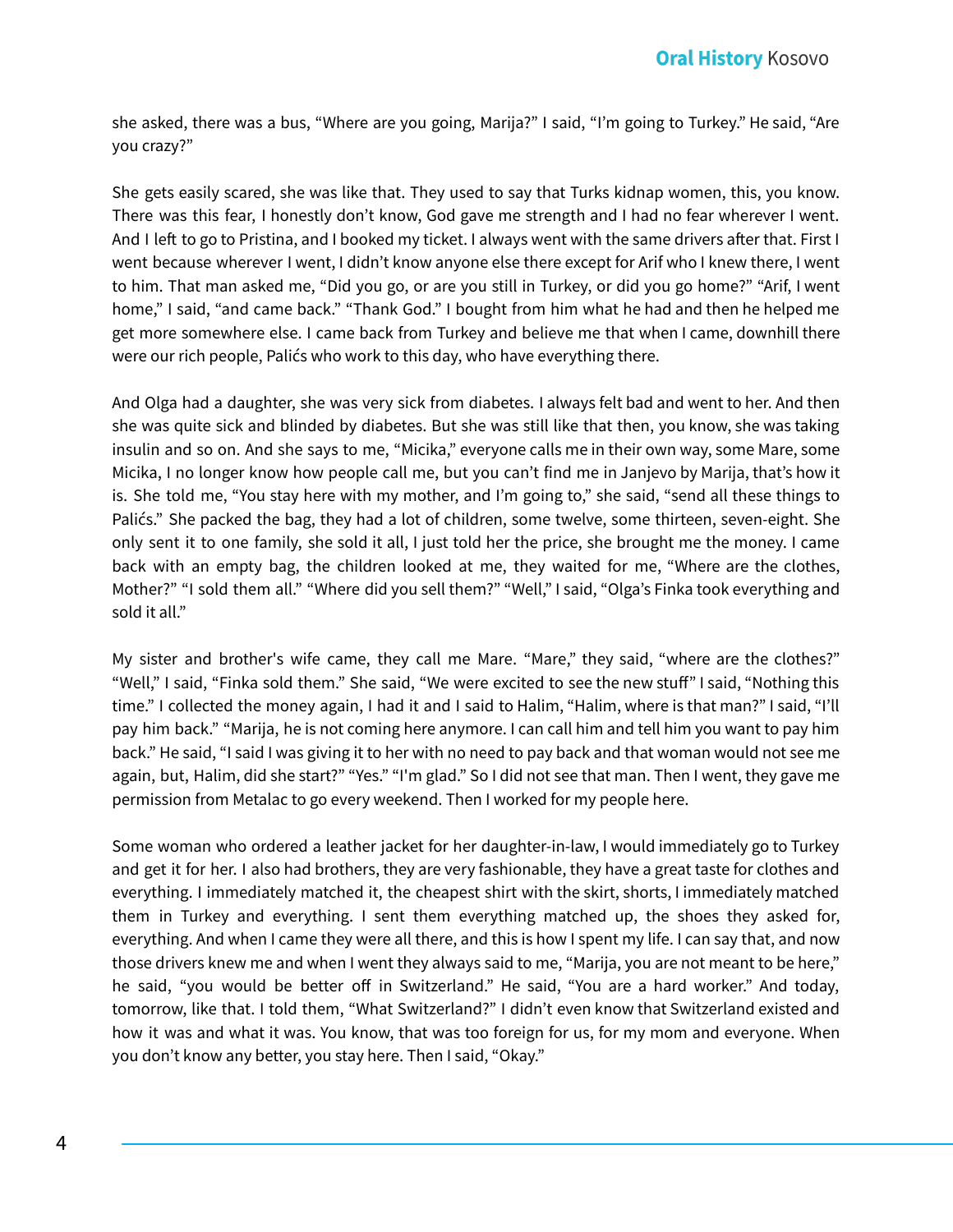But I swear to God when Paulina finished eighth grade I really wanted her to go to Lipjan to learn hairdressing. You know, it's a good job, you always have money and so on. You can always do someone's hair at home and so on. But how it all began, it was with the demonstrations in Lipjan, and everything. I went by myself to Pristina myself, I found them at the train station, I told them, "I want [to go] to Switzerland." And that's how it was. He said, "Do you want to go to my brother in Zürich for the weekend, Marija?" He said. "I'm not going to leave you," he said, "on the street, I'm not going to let you, but to my brother in Zürich." Before this, they sent a Bosnian woman, and messed things up, what to do, and that brother called someone. He was like a mother and a son to me. Bekim was from Peja and he also had a life like mine. His father was drunk, a bus driver. His mother was, he loved his mother very much.

When I went to Switzerland, now his brother didn't want to receive me and he was a bit scared. Again that Bosnian went and messed things up, he called Bekim. Bekim came to me, "Marija," he said, "don't be afraid. I'm your child." He said, "I know how I got through, I have three uncles here. I thought they would protect me. But I had to get married," he said, "I married Kristina, but thank God, she is good and she gave me life." He said, "Papers. She is from here," he said, "but if you listen to me, I will tell you something. It's not a problem to stay with me, and until you find a job you will not burden me. But will you listen to me or will you listen to others because there are bad people on yours and on our side?" He said it like that. I said, "No, Bekim, as you say," "I will find you a job and everything." And so I went.

But I can tell you that when I left, I didn't dare tell my brothers and mother that I was going to Switzerland. I left the children in that big house. My little girl was in the eighth grade and my little boy was in the sixth grade, they have a two-year difference. I suffered through while in Switzerland and everything, it was very hard to tell you the truth, very hard, and so it was. To be done with Switzerland stories, I worked everywhere. That man never deceived me, he told me that a Swiss man asked them for a housekeeper. And I went out for coffee in the city, and he said to me, "Marija, do you want to do house cleaning? Cook Swiss food?" I got a headache, I never got headaches. I said, "How am I going to do it, I want to clean, but to cook", you can't know Swiss food, you can't do it. Nor to, nothing, because it was a French canton.

When I went, that Swiss man was a divorcee, and he immediately fell in love with me. And I, what do I do now, go home. And I call Bekim, but we can't understand each other, and unfortunately my nails grew. And he asked me, coffee, I understood that, espresso, everything. And back then I smoked, and when I got the coffee, I wanted to smoke and he said, "Nobody smokes here." There were three floors, it was huge, {open her hands to explain} agriculture. He said, "There's no smoking in this house." And I was immediately afraid, I put the cigarette back in the bag, but then he was afraid that I would leave, I would not be there, I would go to work. Then he said, "Take out your cigarettes." I said, "No, no."

And then I knew, he told me "*Tres jolie*" [French - very beautiful] about my nails, you know. And I say, "I will cut them short." Like this {shows with her hands} I said because I can't speak French. "No, no," he said, "they are very beautiful." And all this, and then he got scared and said to me, "No, Marija, smoke." I didn't want to, he said to me, "Forgive me, sorry." He said. He took the cigarette out for me, lit it, gave me the coffee and everything. I said, "I have Bekim's phone number. Bekim will not come for me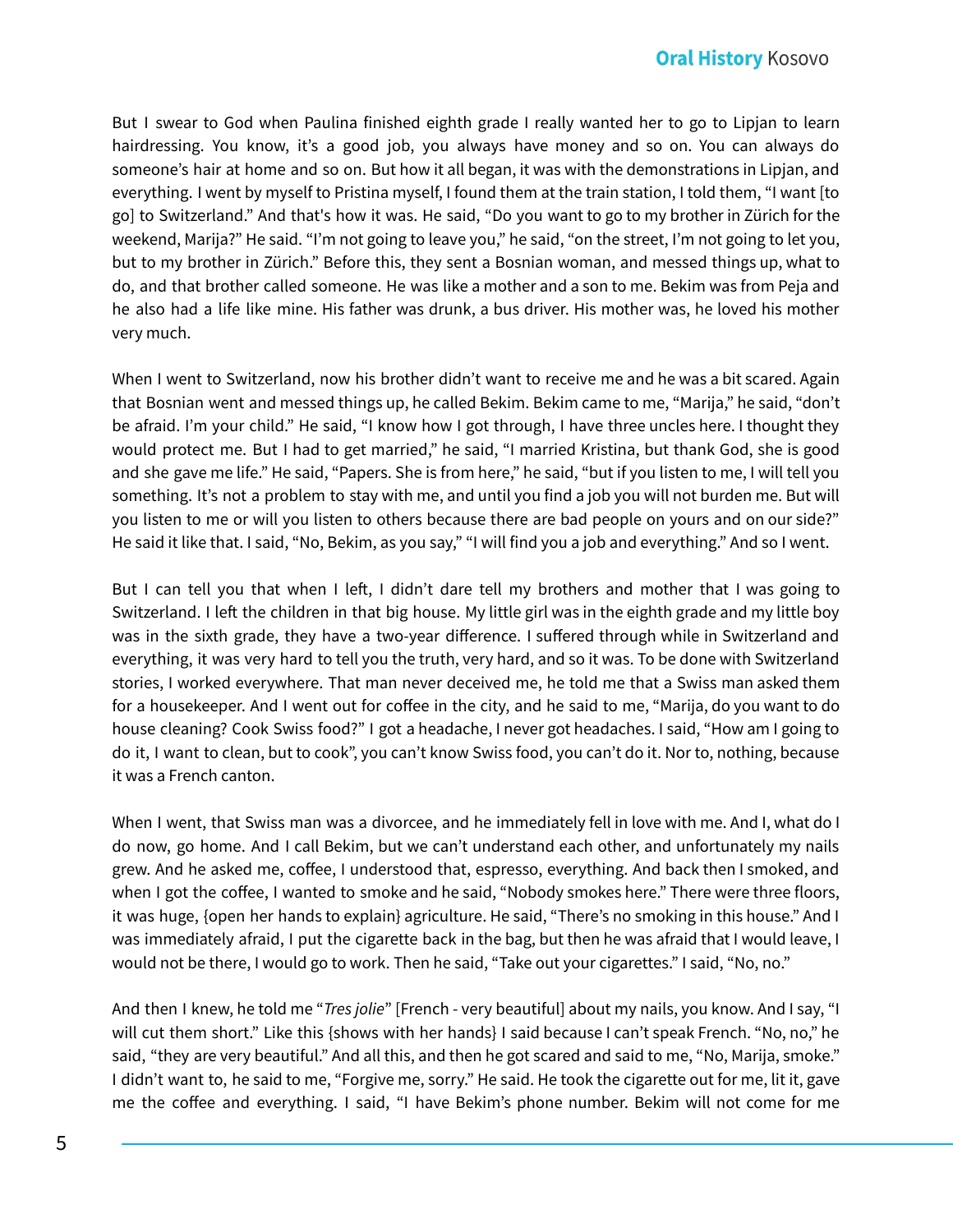anymore." And Bekim said to me, "Where are you, Maro?" He always called me Maro. I said, "Bekim, here and there. He will tell you where I am, I came for work." "Who brought you?" "Come on," I said, "it's a long story and I will tell you."

Bekim came there and he talked to him, he spoke perfect French. And he said, "We won't take others into consideration. If you want Marija to work for you, we will take responsibility for her." And this how it was…

#### **Anita Susuri:** Where was this in?

**Marija Basler Karamatić:** In Switzerland, in Switzerland and this how it was. Then there, it all went through Bekim, I worked, I collected tobacco. I had never collected tobacco, those hands never… I cried for my children with tears. And he stopped at the car and like this, and he said to me, "If I am alive, we will bring them here," he said, "both Paulina and Paskal," you know my Paško, his full name Paskal, "Your children will come here and so", and all this passed like that. Messy, messy, then I left him. My brothers were back then, you know real Yugoslavs, back then we were still considered Yugoslavs. And actually many women got married then divorced and immediately got the Swiss papers, everything was okay, everything was okay. And so, what to do, life was like that, I told you with a lot of tears but here, now I will get back to telling you how it was here.

My husband was very sick, he was barely breathing at night. In Pristina, they brought him back from Pristina, they couldn't do much for him. His sister's daughter was in America, she talked with the doctors, she said his kidneys had dried up and there is no way out. Both my children needed to eat, they needed it, we didn't even have yeast to make bread, what else can I say. And he was sick, people came to visit him, I don't know, I don't know what to say. My mother-in-law was an elderly woman. I told you that my brother-in-law also drank. Then my husband got a little better and he went to the seaside, he went to the sea in Novi Vinodolski there near Crikvenica. He had just arrived, he found a place, he called me, he fell and got swollen because of his kidneys.

And I went to Zagreb with my two children. I had no clue, I didn't know anything, like I said now about Janjevo. They found him, he found the apartment, I didn't even know where it is, nor how it is, nor what it is. And he was in the hospital in Rijeka, so I was concerned for my children if one of them would go towards the sea [and drown], I didn't know where to go, which way, you can go any way. And we went back to Janjevo, but when you don't know, everything is foreign, strange. We didn't curse here, very rarely did I swear to God, and at the sea, you know what people there are. Then I hit a person when he cursed at me like that {demonstrates a slap} *tras* {onomatopoeic}. He said, "Why are you hitting me, Marija?" I said, "Why are you insulting my Lady [St. Mary]? Do you believe in God, are you Croatian or not? Each to their own but…" He said, "You are crazy." And so my husband was in the hospital, I was with my two children and working, and there was no one to bring the clothes from Zagreb.

But thanks to good people, there are good and bad people. Somehow the doors always opened to me but no, it wasn't good, it wasn't at all, what can I say. So, and there was no water so I went to the wells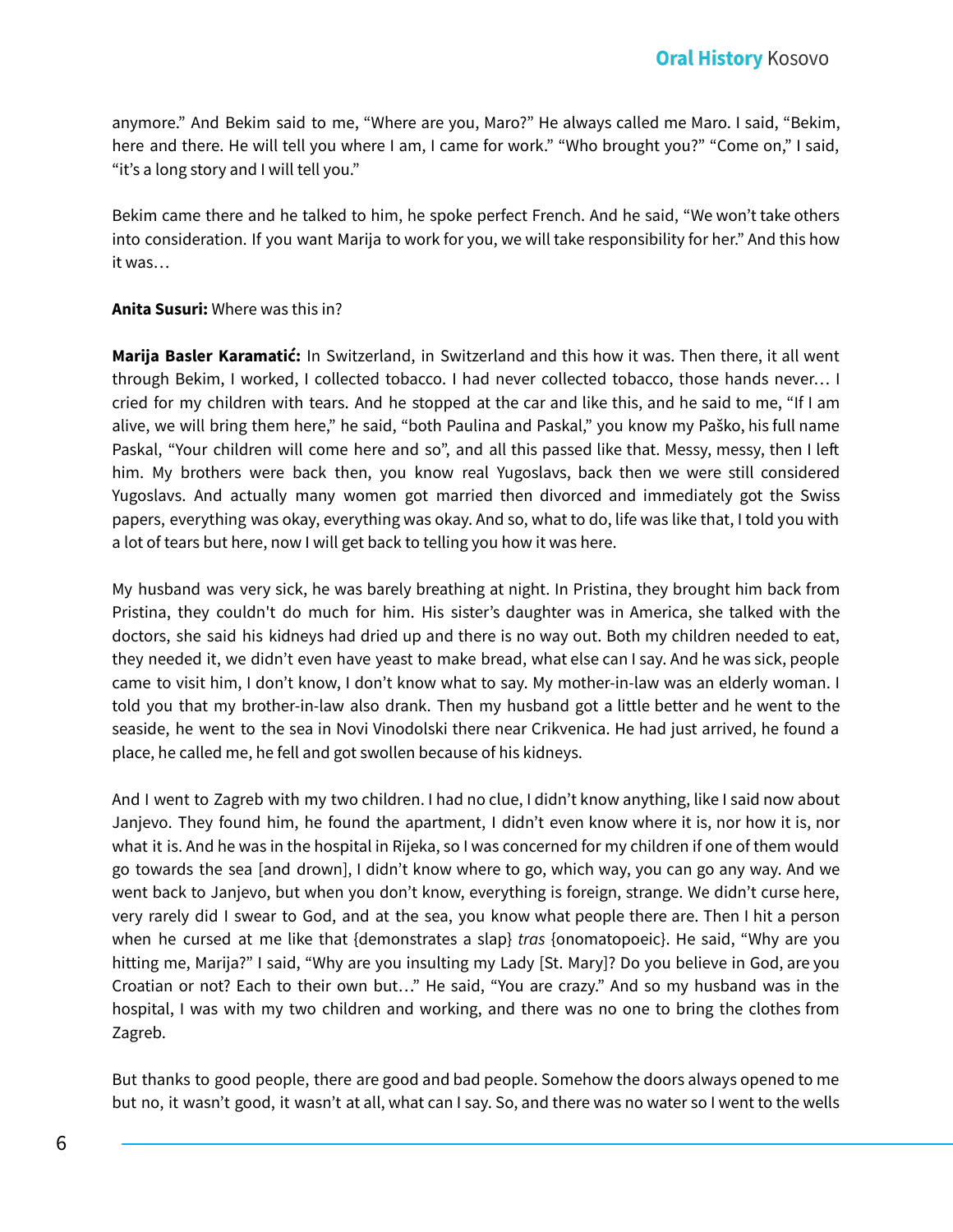to get water, to get two buckets to wash… everything. That's why I said our mothers have gone through a lot and also my grandmother, so this was *ihihi* {onomatopoeia}. It was a little better for me than for them. My grandmother had nothing, she almost died because she went everywhere on foot. Everyone knows that she went to Pristina on foot. She went everywhere, she went on foot to Letnica, 12-13 hours and she was hungry with nothing to eat, a potato or pickled pepper even in summer. She said to these women, "Don't throw away that pickle, save it for later." Do you know how they used to make pickles in the winter? She took them when she went on foot [during the pilgrimage]. This is how it was. Life wasn't beautiful, what can I tell you. It wasn't beautiful at all but we are left with Janjeva, it pulls us towards it with all this.

Now I'm fine, now I'm good to tell you the truth, like this. I have my son, he is in Zagreb, he works at a sea resort, not very beautiful and fabulous but okay. He has children, his child is in the first year of high school, he is my pride. I was always proud of my children and I have a daughter-in-law from Zagreb. When the Janjevo people in Croatia ask my grandchildren, "Is the mother ours?" You know. "No," they say, "Mother is not ours, Father is ours," you know, my son is from Janjevo, and the daughter-in-law is from Zagreb, that's it. And I have my pension now, and when I came back the Swiss man came with me. My son didn't want to go to Switzerland, he missed the opportunity to get the papers. Back then, after the war, he worked there with my brothers, it was good. My young daughter came with me right away. She worked, while my son stayed. My daughter and I worked up there [in Switzerland], he didn't want to.

We bought him a car, he came back, he started working in an iron factory. When he came back from work, his hands {rubs her hands} and when Paulina came back from work, she also worked. At first she worked in the restaurant with me. Then the language, when she was a child, she learned the language perfectly and worked in the factory. And when she came, "What is this?" She said, "Well, my hands," he said, "Ah, stop, mother and I will work, you will not work." This is how it was. He went back to Zagreb, then he went to the military here, in Zagreb, actually. When he went back to Zagreb, they called me in Switzerland, asking if he would come and live here or go to school and learn something, or the papers would be annulled. And we asked him, "Paško, will you come back to Switzerland?" "No, I don't want to. I like it better in Zagreb." He didn't want the papers, it was done. Then he regretted it, but it was in vain. This is how it is.

I don't know what else to tell you, if it weren't… I cried my whole life, mostly crying. Now I've come here thank God but now there's this technology, works so well. The phones for our children, very bad for the youth. They have a lot on their plate, but for us, we talk with cameras, I see the children, they're okay, all smiles, and then I feel good. And like this… I am telling you my daughter, she is in Morocco now and she has two houses in Switzerland, it's beautiful. She has a very nice husband and everything. The son is here, he is struggling with two children and so on, I don't know. I don't know what to say. He worked hard and now here he is. And now I'm waiting, since I came back, for more than a year, no, it's been two years since I submitted my documents. Now that I am a returnee, I have asked from the state, because they burned down [my house].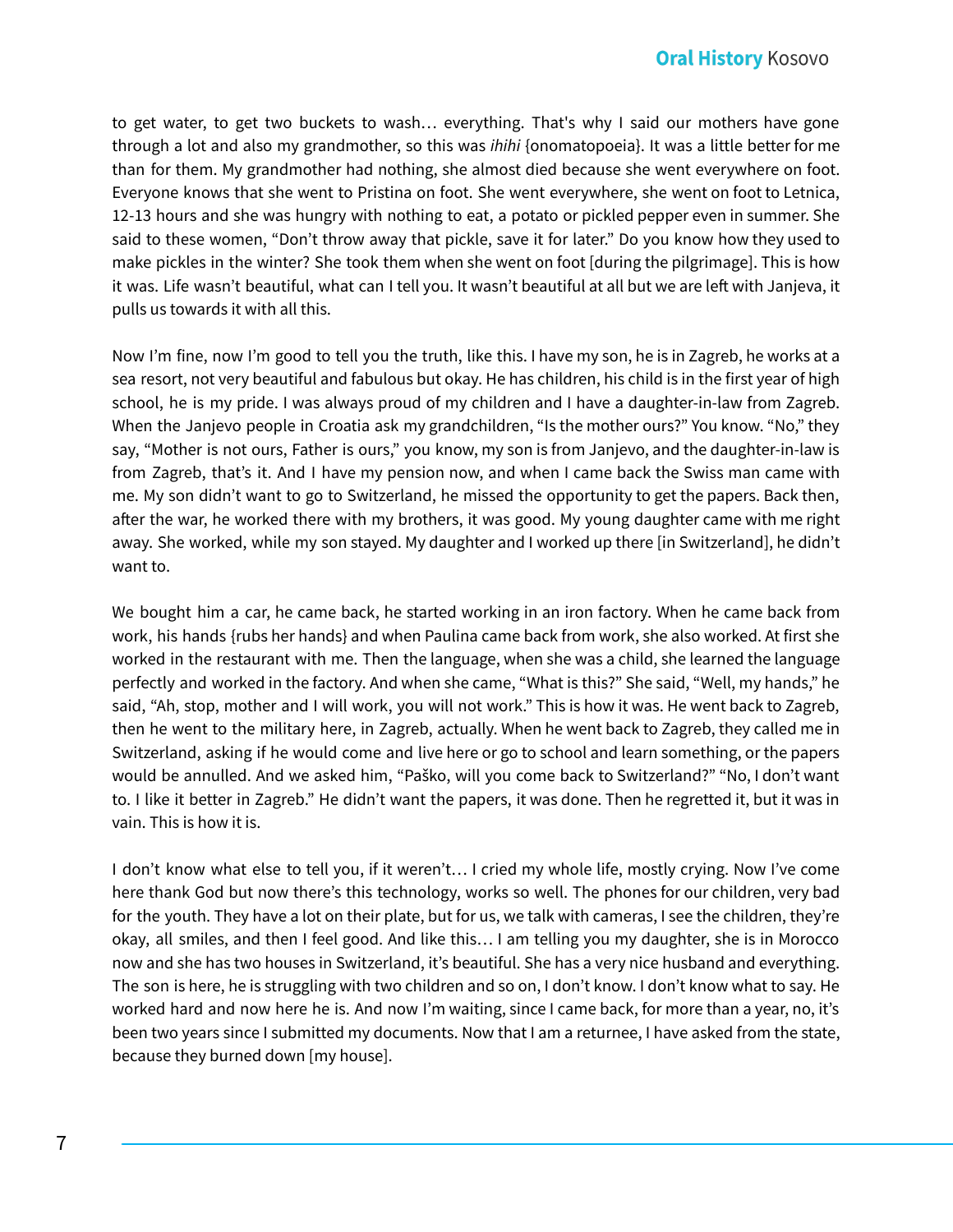I don't know who burned it down, was it a child, I didn't see it, so I don't know what to say, but when they came they ruined it completely. They evened out the house, do you know how it is? Very ugly. Now, now, no one helps you. No one wants to hear about it, it's over. I submitted the documents as a returnee to my country and for the state to build my house. I'm not asking for a three-storey house, I am asking for a house. Now my children, my daughter will come here in the tenth month, and so will my son when the season is over, and I want my own house. I don't want to bother my mother. My two brothers, they always come and someone wants this, someone wants that. Then there are too many people. Let them be comfortable in their house, I could have my own house, my own house where my children could come, you know. This is it. Now, when will it happen, or will it happen, I don't know if they will work on it or not.

I want to go there one day, but it's too hot, and having to take care of my mother, I want to go to the mayor, president or what is he, of Lipjan. To go sit, and see what kind of a person he is. Will they be willing to help or not? I don't know what to say. They are saying, I've heard that now they will give money to reconstruct Janjevo, to restore the old houses and the church and everything. And now, if it's true, I don't know, so I've heard, it's being talked about and when we see it then we will believe it (laughs), and so nothing, and that's it. Here you can see the woman with eight children, the one over there. She has only what people give her, and that's it. Her husband works for the Palić family, how much does he get? 250 euros per month? What is that? One of their children went to the seaside to work, but that woman can't gather the money to marry her child, what else can I say. Like that.

And people move out of here, they go one by one, it's sad but true. But I've said, I will not leave. Everyone can go, I've said I will stay and there are good people who are still here. There are those old people there who are paying the same, but some have come from villages, they are stealing and destroying. They are stealing chickens from people, they are stealing and as I said it is bad. In fact, they haven't [stolen] from us yet, and when that happens, I would say, don't steal from me, and don't break a window. You want this, here it is (laughs). But no one will ask you, that's it. So my life is as it is, sad but real and that is it. But overall, well and alive.

**Anita Susuri:** I would like to go back to your childhood in Janjevo.

# **Marija Basler Karamatić:** Childhood.

**Anita Susuri:** Tell me about that.

**Marija Basler Karamatić:** About it now? Okay, what can I say. Childhood was, my mother gave birth every two years. My father was a very good man, he never drank, he was a hard worker. When they got married, when my father married my mother, my mother told me that we had a lodge. My grandmother, grandma, was not very healthy in terms of mental health. She didn't know when she had her physiological needs, she would fall on her way there, she was such a woman. It was a small house, a room and a small room two by two and a hall. Then my father started, he first worked as I told you as a silversmith, he worked then, he made spoons, forks, you know. My father worked there as I told you, and my mother and uncle's wife in… my father would bring the molds and they did the pouring and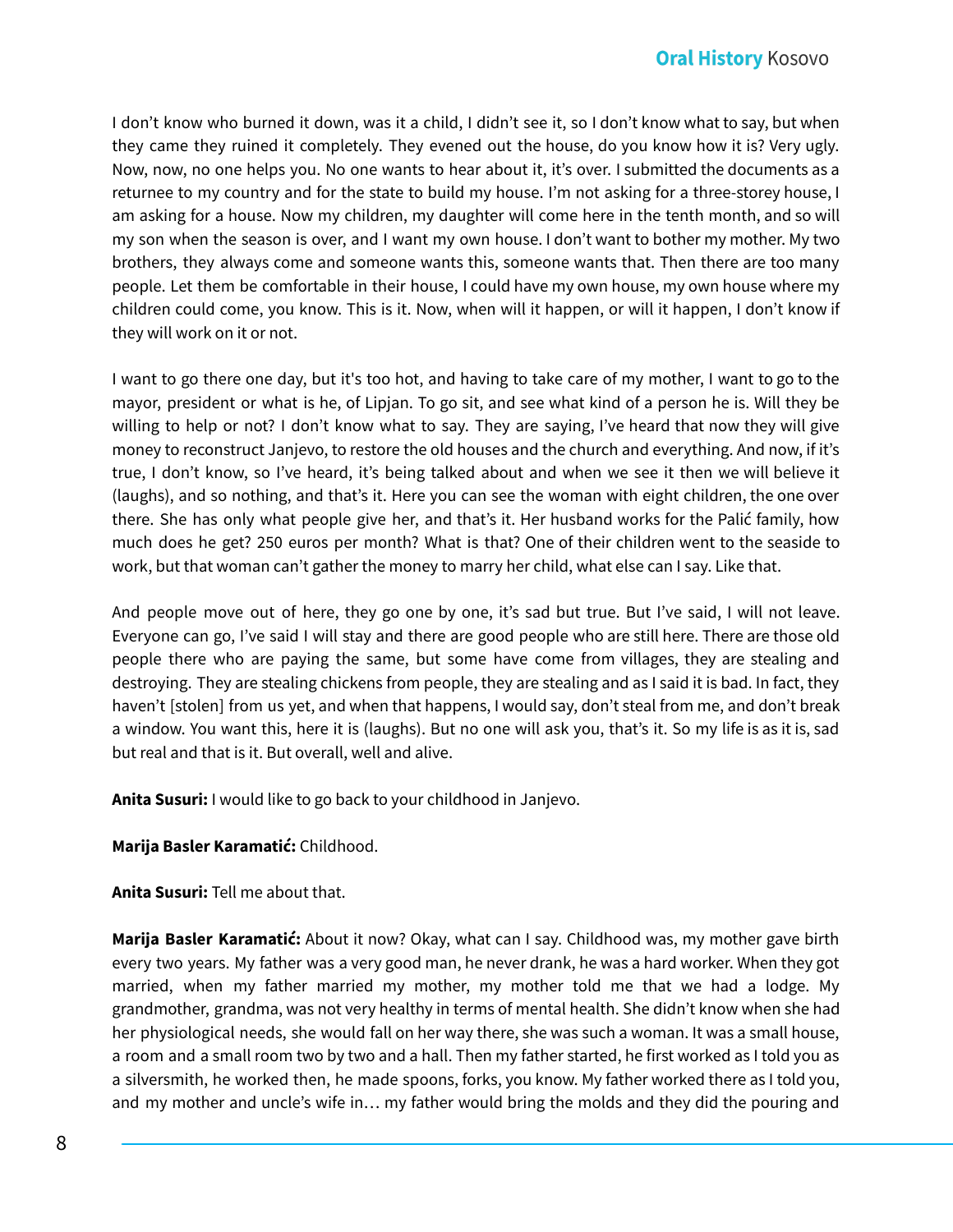had to… mix it in those big containers. Then for it to shine, to take on a silver look, because it was initially white and so on.

Then when I was little, as far as I remember, I always cleaned with my grandmother, I went to my mother, then my little sister came and so on. My mother is a hard worker, my mother also cooked, made something out of nothing and so on. Then little by little, I grew up and went, Dad worked there. Then he started working in Macedonia, we were happy as children. We didn't have an uncle, my uncle worked for years in the mine. And then my father, when he worked in Macedonia, he used to bring us chestnuts, apples and there was no bus, but from Lipjan. When there were carriages, he asked for them, you know he would come. If there weren't any, he would walk, carry bags and apples on his shoulders to Janjevo. He would come for two days, three, and then he would go again to get some goods there.

Then our people here processed plastic like this flower here {shows the object}, and some people started with plastic. People went places and got exposed to different things, and so they did everything, people also worked with print. This is how it was until we started, then little by little. Then my father also brought us molds, what he saw there, he made the foundry at home. That's how we built those pillars over the house, that's how he built it, and there he poured the coke fuel, it was processed. Then he hired a worker so it would be poured properly. Then we did the finishing touches. I remember when I was eight-nine years, my mother had already decided that I was going to work and do the finishing touches. And so we nicely placed them in those containers and mixed them.

Initially there was no electricity so it had to be mixed manually. Then it started, first my dad installed it there and got the electricity, and this is how it was. We worked, my mother would trick us, "Come on," my mother said "I, as a mother, will cook for you," those old cookies, "You just work." I worked all day, my sister was grumpy, and she didn't want that, she would go to the bazaar to buy something. I did all the work, this is how it was. And with my grandmother, you know how it is, and when my mother gave birth to each child… a time came, my father put together some money and what to do, he said, "We will buy land." You know, it brings blessings. People who had land and vineyards were rich. My mother said to him, "What do I need the land for, who would take care of it? We should buy a vineyard." I remember all this as a child. "Okay, the vineyard then."

And it is the one up there {shows the direction} where that house is, when we walk by it I will show it to you. My father bought both parcels next to one another, he gave the money, and bought vineyards. But now, my grandfather, her father, he had vineyards, that man was always drunk, but he knew how to graft well. He went to the villages, he sent cherries, he sent grapes. He would bring beautiful things, peaches, then he had cherries. Then he grafted for my mother there through the vineyards, arranged the vineyards and planted those vines. Then that is how we started to have grapes. What would my mother do, we had nowhere to put the grapes. She went to buy a cart, so it was called then, now I don't know what it is called. I think that's how it is called, they were large containers and we brew *raki*.

Then we didn't have cauldrons, but my mother and I took them to the neighbors downstairs, in buckets to brew the *raki*. And to bring *raki* here, do you know how much work there was? And so little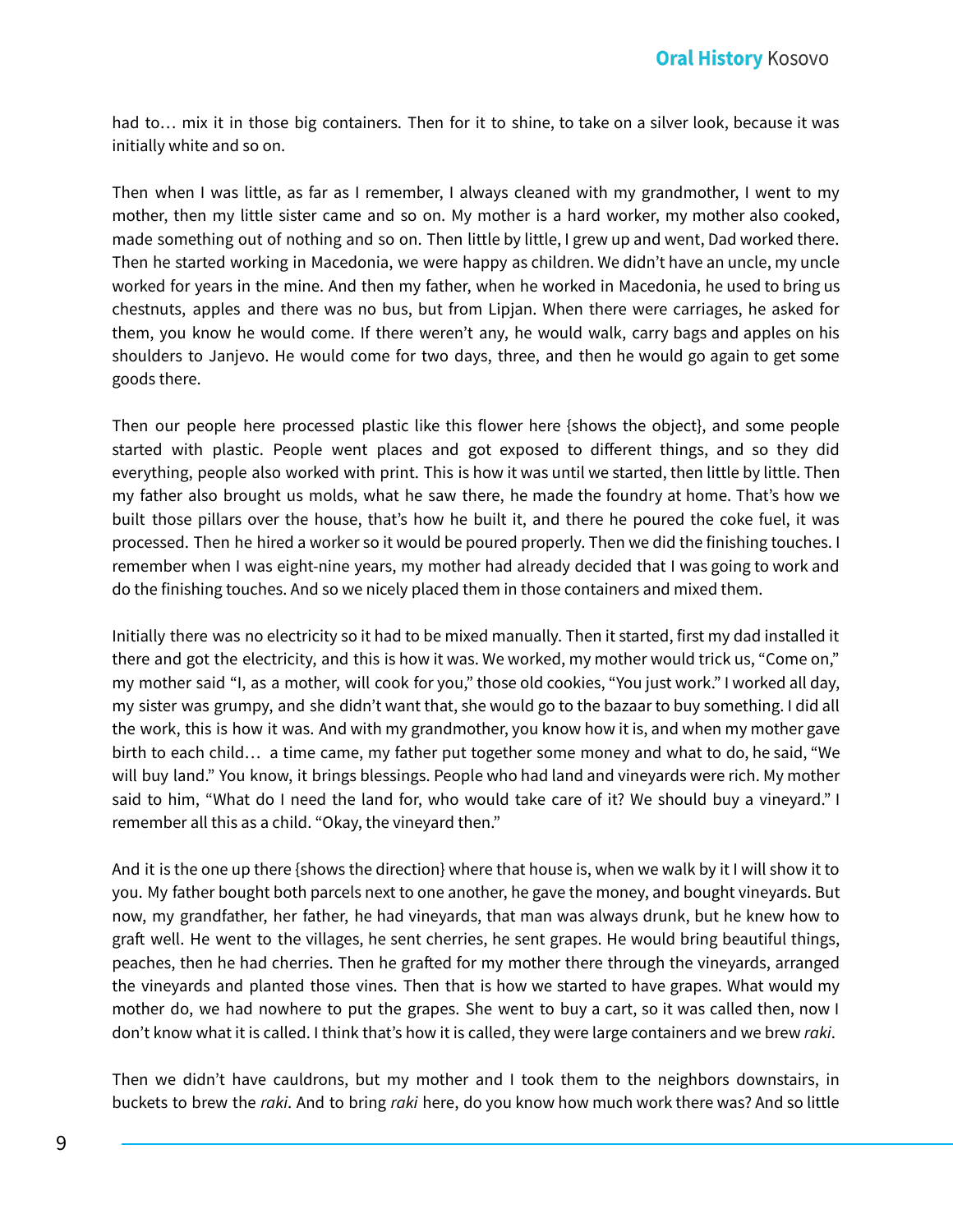by little. Then, my father earned some money and my grandmother was still alive. We were in that little house. My mother was pregnant with my sixth brother almost in the ninth month. My uncle and his wife came, there was a big storm and my mother, my uncle came because he knew that my mother is very afraid of thunderstorms, lightning strikes, and these things. And they said, "Let's go see Luba, because she is pregnant, she gets very scared."

They came and, in the meantime, an electric pole fell and collapsed there {shows the direction}, we called them electric poles and it pulled ours too, and the wires fell there. And it was damp, they wanted to go home, and my mother accompanied them, and they had their house there. My mother was pregnant, this big {shows with hands}. And they used to say that if you're pregnant and if you pull something, your baby rolls in the womb. And she took the power cord to raise it and when she touched it and the electricity {explains with her hands} directly shook her whole. And us, the children, it was our Lady's night in Letnica that we were about to go to, and I was happy with my other brothers and we went down to my grandmother to tell her that we were going to Letnica because we didn't know.

Going to Letnica was the greatest happiness, but before we couldn't because our mother was pregnant, and my father appointed a car and a person, I don't know what kind of car he had. Then people started buying cars, to go to Letnica during the day, for Mother of God. I went to tell my grandmother that mother experienced an electrical shock, she was in complete electrical shock. Luckily my father was at home and, when I came back from my grandmother's, I went upstairs, some other children were crying, people were screaming, they said, "Ah, Luba is in an electrical shock, it is unlikely that …" And we were crying, the children were crying, we went up. When we got there, my father was dragging in my mother, the current was going through her. He was dragging her here and there, people gathered, my mother was in electric shock, he was dragging her on her belly, this big {shows the size of the belly}.

You know how they wore *dimija*.<sup>3</sup> There were nine meters of textile in those *dimija*, plus the apron that is put on top there. And he was dragging her in one direction, the electric wire was on her, in her hands. They dragged her in another direction, the wire went through her. Dad no longer knew what to do, but thankfully the wire was removed. The neighbors came there, a girl who wasn't married, she got married later and when they heard, she came. They just cut the rooster, or the chicken, for the next day's [the celebration] of the Mother of God, she came with a knife and the knife has metal {describes with her hands}. We were crying, the children were crying, this was in the old house. Those old grandmothers approached us so we would not cry, not to look, you know. And my father realized that the apron my mother had, he put it on the wire, he stepped on it, and my mother got out of the electrical wire.

And Nasta had that knife, it attracted the electricity. Nasta immediately started to foam out of her mouth, everything, her eyes were wide open. Not my mother, she survived. She had gold, the electricity did not run through her much, my mother had gold teeth (laughs). A doctor came, he was

<sup>&</sup>lt;sup>3</sup> Billowing white satin pantaloons that narrow at the ankles, Turkish style. They are made with about twelve meters of fabric.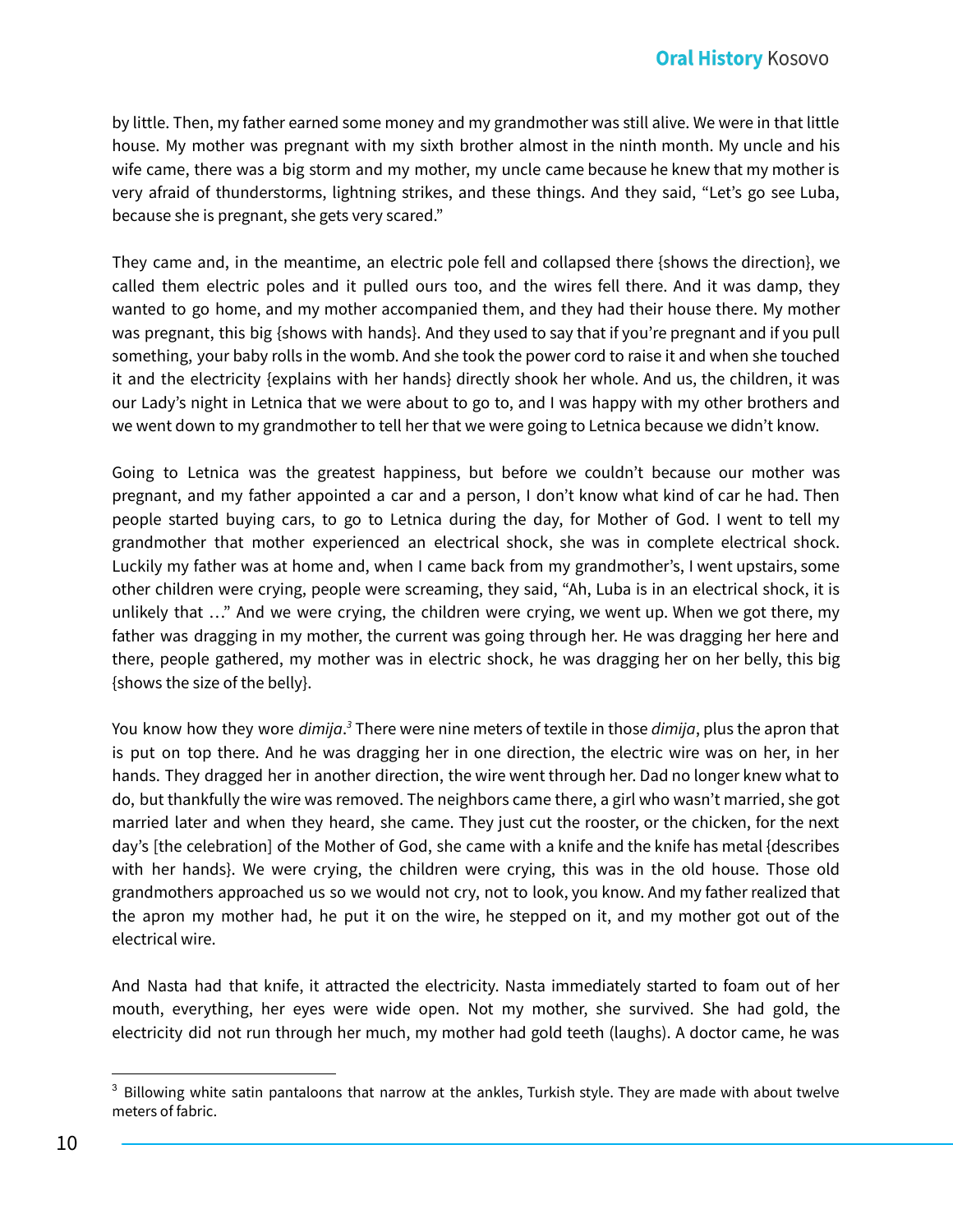older, now my mother was in that tiny room, we as children were around her and so on. And he said, "The child won't survive, but the woman is fine." Okay, what to do, it was over. Then my father dragged Nasta too, he barely took Nasta out, Nasta's hair immediately went up {shows with her hands} like this. I remember it like it was today, it was horrible. Okay, he got Nasta out also. Nasta was in critical condition, my mother wasn't. Her eyes didn't widen or anything, my father also got Nasta out, everyone was there, people, we cried as children. After two weeks, three, it's the Little Lady<sup>4</sup> celebrations.

My father had pledged that he will go to Mother of God on foot, you can go there on foot through these hills. My mother started having contractions, we had no one to call, a neighbor of ours took us there with a truck, with a truck to Pristina. She had a hard time giving birth, I am the oldest but I was born in Pristina, not in Janjevo. My sister was born here, my other brother and her, no, she was born in Lipjan and my brother Josip. All of us were born around here. And she gave birth to the biggest, tallest, most handsome baby (laughs). My older brother always says, "Come on, why didn't my mother get an electric shock when she was pregnant with me. Cursed be the child," he says, "of electricity." (laughs).

We always laugh. He says, "He is the tallest, I'm like my mother," he says, "this short," he says. We always laughed. This is how life is. Then we worked a lot. My mother wanted to, she really started by herself. Then what should we do? My father put aside some money and we built the house. That was it. We hired these people, they were Albanians, Rexha was his name and his people, they were very good people. They were from up there somewhere, they came and built the house, then I took care of my brother who was born the biggest and most handsome, he was a calm baby. My mother started with the workers there, I went everywhere on hills and got greenage, I ate them all. I always carried him on my back. My brother grew up over here {touches her neck}.

And there, our neighbor let us stay in a room upstairs in his house until the house got built. I prepared food with what God gave us, I baked pies and so on, I walked my brother around. My mother breastfed him, I walked him around, went to breastfeed him again. Children, this is how it was. And when the house was built, my mother didn't, she didn't even wait to paint the house and the room. We started living in the house without windows, she placed the old house's windows in. She placed them one by one. Back then there were no bricks, but tiles that people made them out of mud. We started living there.

The dogs barked, yelled, my mother looked around, stayed up all night, in a rug, that's where we slept. Then from one, the first room {shows the direction} then the other, we always walked around. When we came, then my father began, then after this, the house needed to be painted, we stayed downstairs. Downstairs there were those large containers, *rakia*, everything. Where the kitchen is now, there. There {shows the direction} my father processed metal and made spoons, we have… I mean he did everything. Then I got married and they started working. Everything, they made those Juda's bags.<sup>5</sup> Maybe you remember, they had this thing to pull it up and so, that's what they called those bags.

<sup>4</sup> Christian holiday which celebrates the birthday of the Virgin Mary.

 $5$  Cylindrical bag that closes by pulling a rope. It is called the purse of Judah because the thirty pieces of silver for which Judas Iscariot betrayed Jesus Christ were in the purse of that shape.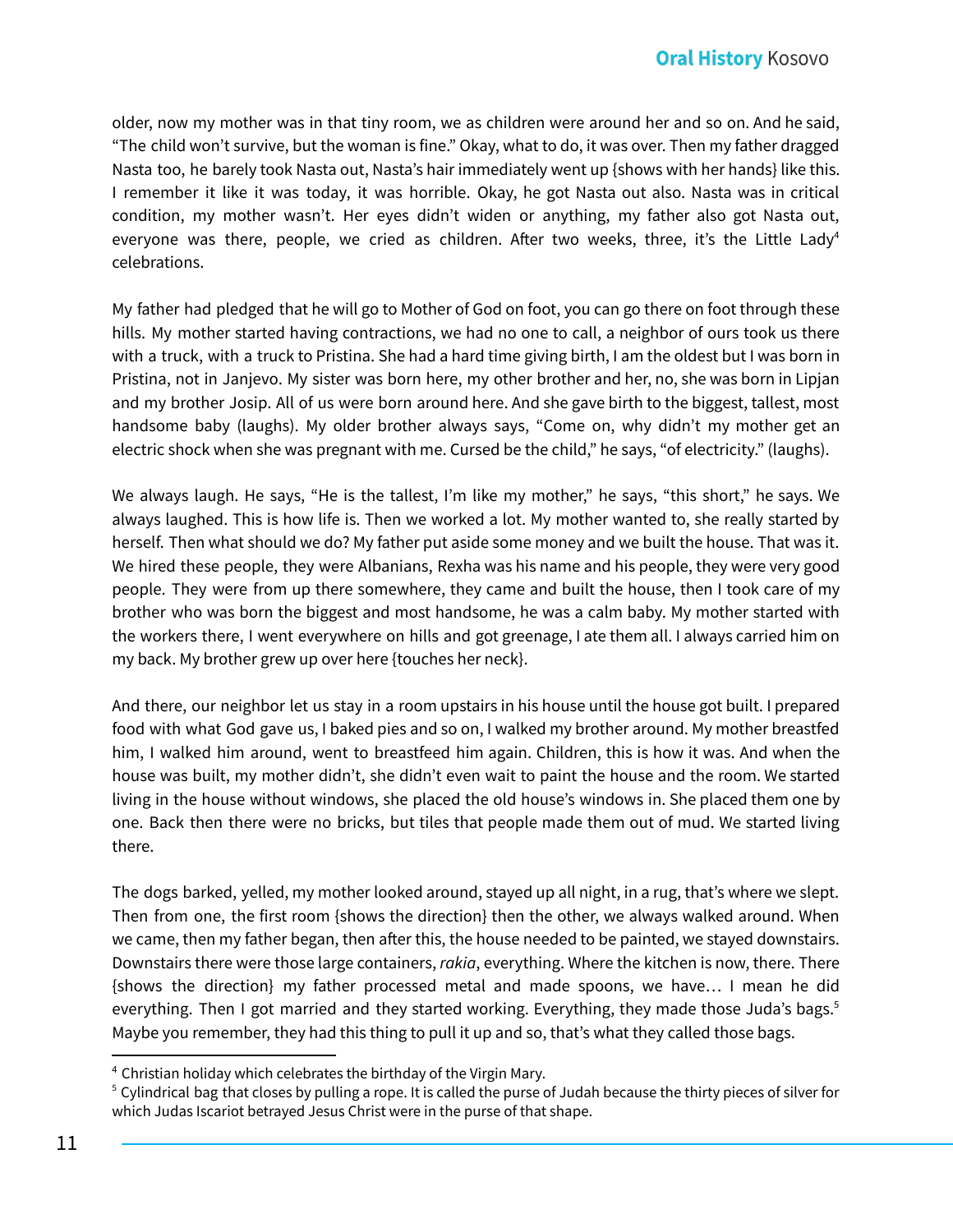My father, I remember here my little Paulina, he brought the material here. So they then started working in his workshop, they dug up there and created the workshop space. Then one after the other, then they fixed the walls. Just then my brothers got organized and put aside some money for those presses and the *štancerica*,<sup>6</sup> to produce all these wallets and bags. It worked very well and this is how it went… when they finally settled and managed to earn some money, they had to pack cars, trucks and all, and head up there [to Croatia]. So, that's it. There, life with my parents, this was it. But thank God, our father wasn't a drunk who beat us and left us hungry and all of this, like my mother's father. We had, we had, he brought us *halva<sup>7</sup>* from Macedonia, the tahini halva, the white one, with packages. This is it, so…

**Anita Susuri:** You said you were born in Pristina, how did that happen?

**Marija Basler Karamatić:** In Pristina, yes. My mother couldn't give birth at home, with those old women who helped them give birth, she couldn't. She tried for three, four days at home, and then she had to go to Pristina. She had really difficult births, even when she had my little brother, she had a cesarean birth. Then, if it weren't for the cesarean birth, she might have had more children.

#### **Part Two**

**Anita Susuri:** Did you go to school in Janjevo?

**Marija Basler Karamatić:** I did go, to tell you the truth, I went up to the fourth grade. I went and did not. That's how it was among the people of Janjevo, they wronged us here, and maybe somebody regrets that now. I was a child, you know, for home. My mother sent me, I was no fool, I crossed the world and I could attend school. But they rebuked her, it's a girl, she'll marry, you know, she doesn't need education she will deal with diapers. But the boys too, they will carry packages, he will work at the market. This is how it was. Mother was giving birth, there they mowed the land, and she sent me and stopped me from going to school. "She will marry, what school?"

And when my brother, when my brother was born, I was at home for months, she did not let me go to school and she had to pay a fine for that. I was in the fourth grade about to get to the fifth. She paid a very large fine, then she had to let me go to school. But without notebooks, books, wasting my time at school. Three years later, after I passed fourth grade and was in the fifth, for three years I went to the fifth. I always joke about it. I said to the present school principal, "Give me a diploma." She says, "Why

<sup>6</sup> The term derives from German *stanzen,* which means to press, stamp, punch. The speaker refers to a machine that was used to print and punch leather in their home-based factories.

<sup>7</sup> *Halva* refers to various local confection recipes. The name is used for referring to a huge variety of confections, with the most geographically common variety based on toasted semolina. Halva is popular in Western Asia, Central and South Asia, the Balkans, the Caucasus, and Eastern Europe.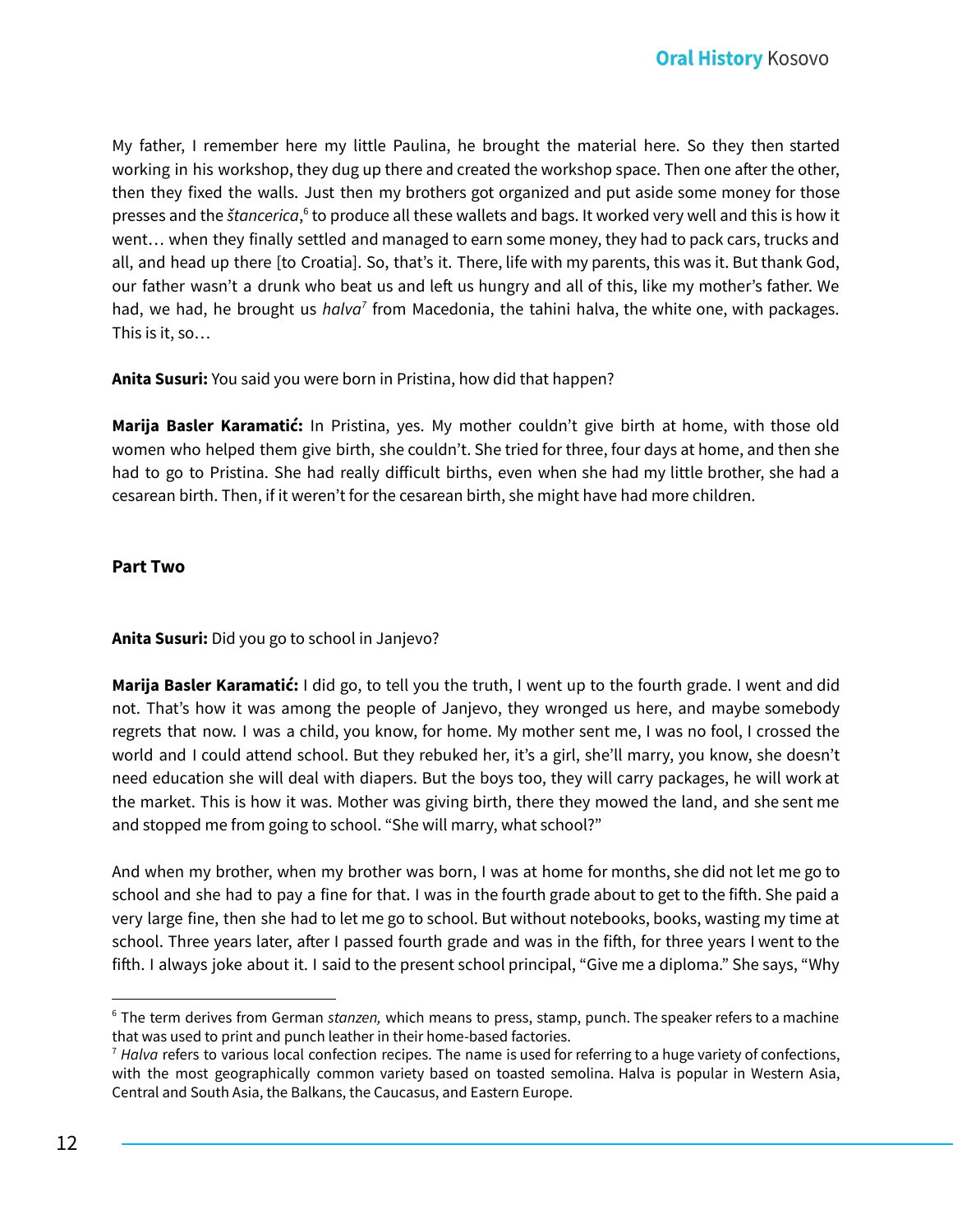Marija?" "But, I did go to school, I want a diploma." She says, "What diploma?" I say, "I went to school for eight years, that should mean something."

I said, "You know what? That too is a sacrifice. I want a diploma, I won't show it anywhere." I said, "I don't need it for job applications, but to…" They promised they would give me one for the eight grades I completed. I want to put it in a frame because I went for three years in fifth grade. I also went to the seaside to work. Then I had arguments with people over there, they didn't take me seriously and wanted to trick me. When they see a woman all by herself, you know how it is. I know the people and everything. I felt bad for the place there [so nice], and I found the people and all that *hop* {onomatopoetic}. And he said to me, I said, "You know what {points her finger} wait and see, I will outsmart you." He said, "No."

When I did all this, he said, "Marija." I sat down, he asked if I wanted coffee, he was from there. "Which," he said, "school, high school, or university did you finish?" I said, jokingly, "You know what," I said, "not even high school." I said, "Four grades, I spent three years in fifth grade, but they're considered four grades" I said. "What?" {yells}. I said, "This is it. Like this, but mother nature and school teaches you everything", I said. Life teaches you, this is it. So, my mother...

## **Anita Susuri:** Did you go to Vladimir Nazor?

**Marija Basler Karamatić:** There, it's there {points} I went there. Now it is still old, now they are doing music videos, in that old school they are doing music videos. Young people are coming and taking pictures, I don't know, every Sunday there are many young people, young women taking pictures in Janjevo. When I saw this, I was amazed. And a movie is being shot there now, one has been shot and now the other is being shot. All this was there {pointing with the right hand} upstairs was occupied. We couldn't pass and when we passed, they said, "*Shttt*" {onomatopoeia}. I said, "Good". (laughs) Leave it, it's beautiful, it will remain a memory from Janjevo, what can I say.

**Anita Susuri:** Do you have any memories from when you went to school?

**Marija Basler Karamatić:** Listen, there are memories and those, my friends were good. You know when you don't have some kind of, we only had the will, someone had it, someone did not. My grandmother had vineyards there, I sent the children there, then the cherries, then we stole them and this is the biggest memory. Then it was a memory, eh, to go and steal someone's quince, to steal from the vineyard, and so on. Listen, I do not know how to say it, memories are and all those memories have all been sweet. I remember as a child, when I ate janeriks, how good they were, how sweet. Even to this day I like them, I even in Switzerland had to get an apple if I saw it [hanging in the tree].

My daughter Paulina said to me, "But mother, you can't do that here." I don't care that I can't. When I was in Zagreb, it depends on the pear or the apple, I have to… this has remained the same for me, I pass by there, I take the janeriks from there and eat it. It's the same for me, we didn't have anything else, to know about something better. When rice chocolate came out, I still eat it even today, we all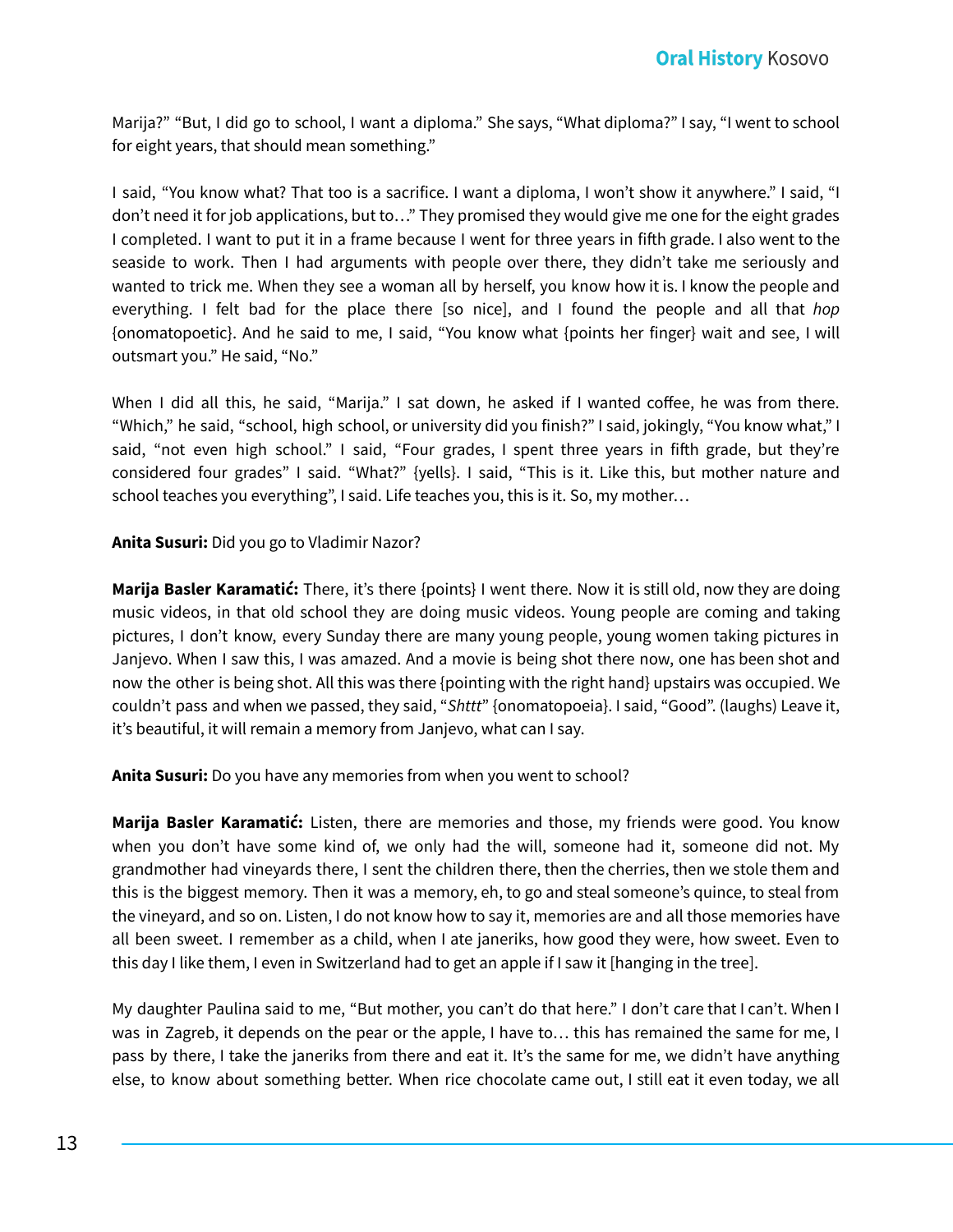gathered the money, those dinars to buy chocolate, share it, and eat it. So, something I don't know what, I don't know how to say.

Our mothers simply didn't allow us, they did not allow us to move forward. So, I gave everything I had just to move past these issues; I bought my children notebooks and everything, but some of my brothers finished school, some didn't. For that same reason, for the same old reasons. This is it. Here my son didn't finish it all, and my daughter finished up to the eighth grade. She even came to work here, she was very smart and she loved school. And she cried for school, and she started school at six, not seven, but six. So, this is it, what can I say?

#### **Anita Susuri:** Were you a religious family?

**Marija Basler Karamatić:** Yes, yes. Everyone here was, to tell you the truth. Church was important for us, that's how we were brought up. Now people have moved to Zagreb, even the children lost their faith, they all are modern now. Now they've fallen again and can't recover but it's life… but we used to go, we still go to this day. Listen, here it is, always when *devetnica<sup>s</sup>* starts, now it's the Mother of God we go there, then Saint Anne and everything. So, our people are up there [Croatia], but the young people who are growing up now, it's no one's fault, the mothers or grandmothers. They can't educate them, it isn't how it used to be.

Children have seen the world, they've seen, my nephews can't be like me, this is it. My daughter still has that attitude that my children will not go, here they are. They're in first place for taekwondo and everything, but they know, but my son's children who are in Zagreb, they let go and they were allowed to do so. They're in their second year of high school and they were allowed to get tattoos, children like football. I felt sorry for them because they can regret it later, you can allow them after they're 18 years old, but you can't talk much. And when that child is on their phone all day long, they're good at school, it's sad, but his daughter is also very smart. But children spend so much time on the phone, everyday more and more.

You can't make them, but I also agree with this, you have to tell them they should go to mass on Sunday, they will not go like we did, like our parents made us go. But at least they should know, but… it isn't like it used to be, no, not the youngsters, no, no, no… generation after generation, little by little. But I can say that now according to the generation, who wasn't there and who didn't give birth, now during the winter in the second month, actually in the first month, when Saint Sebastian is, in Pešter, many young people come, it's full. And now for the Lady, more serious people come, then for the Little One, on the ninth month, many people also come.

Also young people, Janjevo is full, it looks beautiful, there's happiness, everything. But for the second, the first month many young people come who have never been before, who weren't born here, depending on which year, each year more. This, now… God willing, I don't know, I don't know. It isn't

<sup>&</sup>lt;sup>8</sup> Devotional praying in Christianity, consisting of private or public prayers repeated for nine successive days or weeks.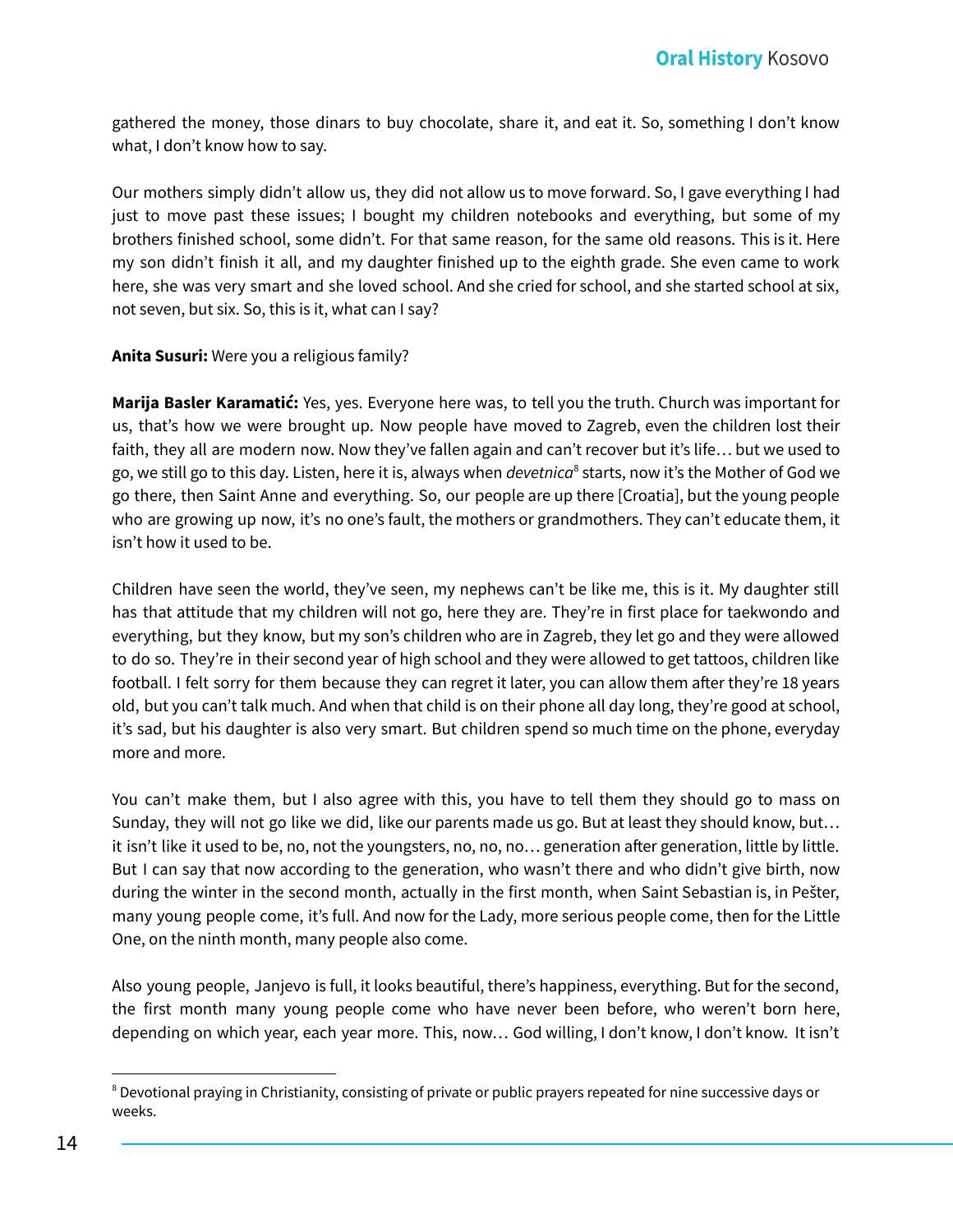good for anyone, even for those who left Janjevo, it would be better to stay in Janjevo than go to Kistane. They ruined their children, now children are doing drugs and everything. It's sad, but it's true, this is how it is. There's nothing, ours is called Ranjo, every place has, I don't know, we have one from Zagreb, he knows the history. If you listen to him… he knows which hill was named after who, when we were created, which families are Palić, which was Glasnović, who is Karamatić, from which family.

In Janjevo, there were four Orthodox churches, one was in Ranja, Catholic. But when the Turks occupied us afterwards Austria, Austria, Austro-Hungarians, when they came, they defended the Croats. Then he says [Ranjo] that all the Serbs who are Ivanović here, who are now, I don't know, Mazarekić, were Mazareku, they were Albanians there, who became Catholics and all those churches remained then, that… but for this man, you must sit down and talk to him, I heard this from an early age, our people were Glasnović, Palić were from Dubrovnik. And then there are some people who have become Catholics, there are some we call Zymeri. A brother has converted to the Turkish religion, and the other remained in the Croatian religion, you know.

Eh, Janjeva is historic (laughs), it is the oldest in Kosovo. I don't know which city I have heard of, but I have heard that there is another place. But it is the oldest and a unique settlement in Kosovo, why not? Exactly on that day I was with Shepa, they have that tea shop there and everything. They also have very well educated children and all of them are university graduates, some even lawyers, some something else. And we talked, he said, "Marija, it's a sin," he said, "Now God given they do what they said, and we become a historic site." He said, "Let people come, let them be here," he said, "let someone open a good restaurant here, drink, eat, have people come. A little advertisement," he said, "whoever sees Anija [Albanian restaurant in Janjevo], sees how beautiful it is."

"My son [asks me] do you know this person from the seaside?" "Yes, I do." He said, "Pal," they called my son Pal there, "What is your mother doing, where is she?" He said, "She went to Janjevo." I was also in Zagreb. I took a picture at Anija and he saw it through Facebook, and he said, "Pal, what is this? You told me your mother is in Janjevo, now in Paris." You know, and he said, "It's possible, she is crazy, she could have gone there." He said, "Shut up, stupid," he said, "there's one in Janjevo." "What is there in Janjevo?" You know, this is for people to post on social media. And so after that my son came to visit, then my nephews who never visited Janjevo, and they were happy, we were all at Anija and we have the photos and everything.

Then my daughter for two years, she wasn't here this year, she will come now because her children just started high school and come because of it. And then when she will be able to travel, she will come here with children. I can tell you that, when she went to Zagreb, she wasn't happy. When she came to Janjevo, she thought there's nothing better, a smile like that is priceless. I never said no to her, can you imagine my oldest nephew Jasin, he asked me when he got them from the airport, he asked me, "Grandma, can," he said, "these old houses be bought?" Talking about the old houses. I said, "If your father gives the money, everything is possible." But the way that kid thinks, immediately, before he got inside of the taxi, he asked if they could be bought. This is it.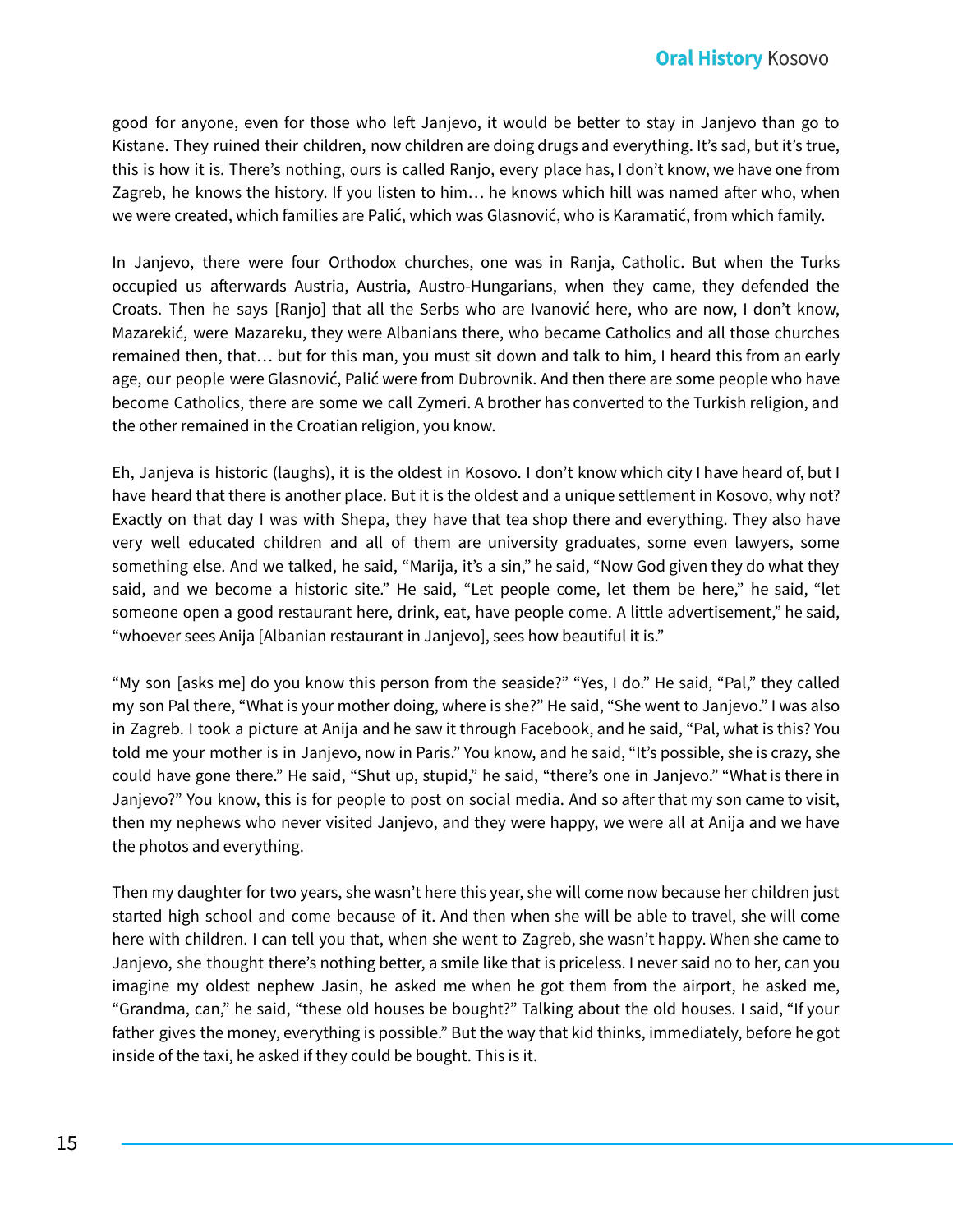My daughter told me, "Mom, we have to bring the old one…" Because my son-in-law was a champion of taekwondo in Morocco, now the children took after their father. She said, "We have to bring the old guy to Janjevo, he will buy half of Janjevo," she said. This is it, he says, "I would want to," he says, "But I don't want to come here without my wife. I have to close down the store there, to come here." He says, "But we have to eat," he says, "we have to work. There will be other opportunities to come." So, there is a woman from Janjevo, she is in America and she is quite rich and now she apparently wants to invest. When she visits now, I hope to God she will do something, and hire some young people who are here, it's a pity not to.

To tell you the truth, a pity for our country, our president Kolinda $9$  was also here, the one who is down there, Franjo, the second Golome {shows the direction with his hand}, he is a farmer. Kids love Janjevo, they don't want to leave. Now he has two or three kids at the seaside, they work as other people's servants, but they always ask, "How are the goats? How is the person who had chickens? How is he?" Such great children… [politicians] they all visited, and they promised things, but they did nothing for people, people have to live in other people's homes. They did not have to build them houses made of gold, but a house to live in. Kolinda was also here, she promised, she took a picture with little Paško.

Mister Thaçi<sup>10</sup> was in front of his door, he promised everything. I said I will do an interview on live TV, it can show on television, I don't care. He said, "Marija, this is for the archive." But I said that I don't care, no one helped with anything, I don't know. Has anyone come to help, or did people or other associations steal the means, I don't know, I wasn't there, and I didn't see everything. They say, I hear from people that enough money has been secured for Janjevo but nothing is done, I don't know. I don't know, but you can see that now there's theft everywhere. You see Croatia, what a pity.

Switzerland takes care of its little lake, they clean it and preserve it, while we have all this beauty and we have ruined it. What can I say, that's why I moved from Croatia. At least I'm comfortable, that's it. I have a person who drives me, a neighbor, when I have to go to Pristina or to Lipjan, to buy things and come back home. This is it. There's no better place. I came here for quiet, to calm my mind, to tell you the truth. I worked a lot as a kid, then when I got married at the Palić family. I only experienced something beautiful for a little while in Switzerland, when I remarried, but he was an older man. But he gave me everything.

He didn't have much money, but he gave me everything, the love, I don't know how to tell you, what women need, some kind of kindness. He surprised me with flower bouquets. He always worked, he waited for me at home with smiles. He was a very good man. There I experienced something beautiful and with smiles, someone making me happy, giving me something. May he rest in peace, he gave me his pension. I don't ask for anything more, I'm not asking for wealth. I hope God takes care of my children because they're my biggest wealth, I am good here and that's it. What can I say, you're done with me or do you want to continue with my mother downstairs? However you want.

<sup>9</sup> Kolinda Grabar-Kitarović is a Croatian politician and diplomat who served as President of Croatia from 2015 to 2020.

 $10$  Hashim Thaçi is a Kosovar politician who served as President of Kosovo from 2016 to 2020.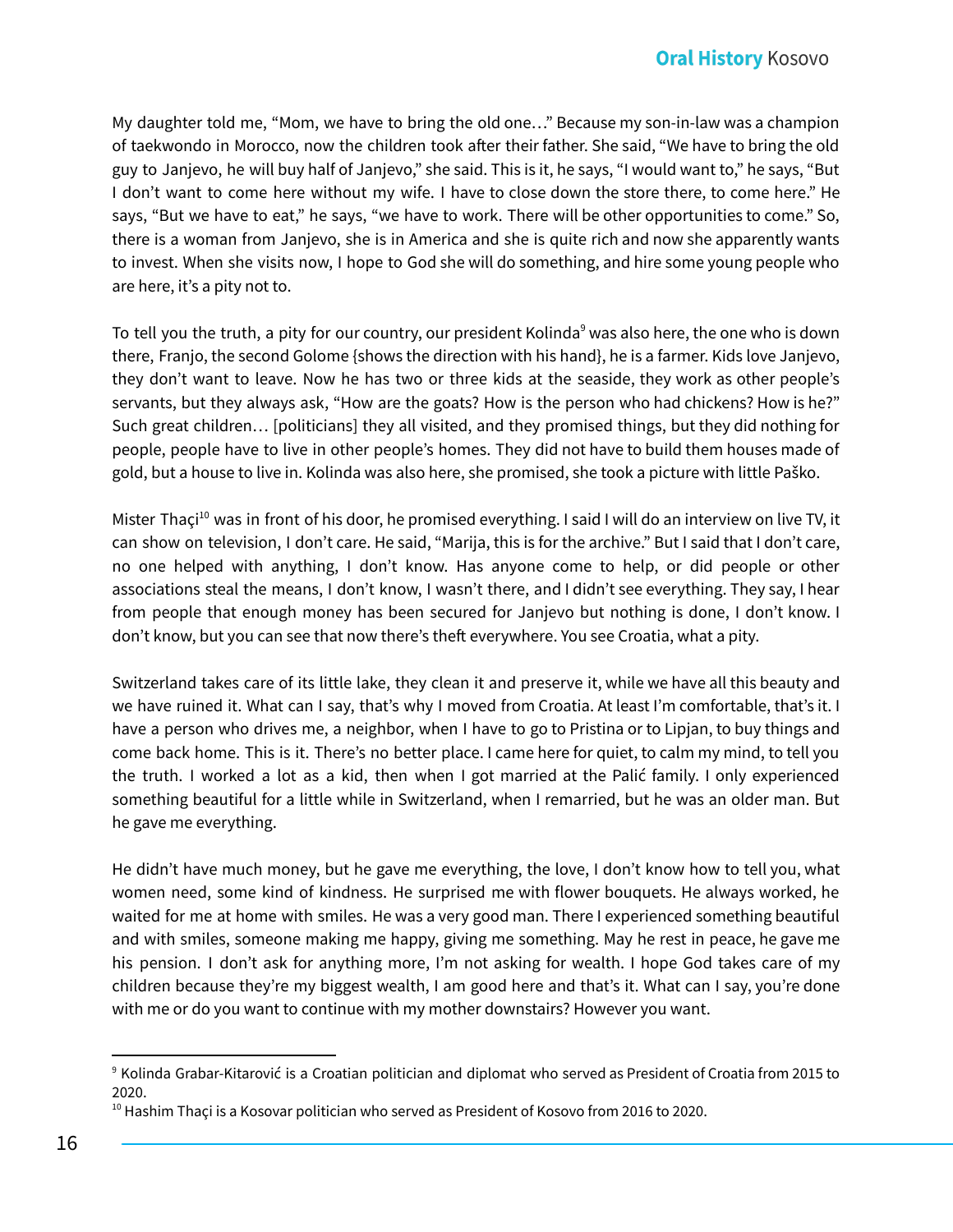**Anita Susuri:** Could you talk about Janjevo a little more? How do you remember Janjevo when you were young? What was it like here?

**Marija Basler Karamatić:** When I was young, there was youth here, it was nice. I told you, we didn't know about other places, but we were very, I said we didn't finish school, any of us. Rarely, from my generation, one went to Lipjan, to Pristina, to school. There were some from each generation that went, from my [paternal] uncle's generation one finished medical school, she went to Pristina. It was fun, the children didn't know about others, but the church. But we were very well dressed. There were these streets, this is really pretty now, but back then, it was in ruins. The heels, you had to have the prettiest boots, because we used to call it Little Paris. Women dressed well and men went with it. My brother went, you always had one who went to buy for all of us.

Then, when the cafés opened, that's where people met, and in the streets young men would take walks. You didn't have to go anywhere, men would find you. Those that desired you came to your door. Wooing you, whistling, this and that, to meet you at the church to seduce you. After my generation's youth, the cafés opened, I remember when I was like that. I remember going to Kino Salo when it first opened. That's where Roma people live, that is our spot, mine, now it is my son's. The state confiscated it, now I am trying to get it back. There was real happiness.

But women got dressed, you can see my mother in that photo. The gold coins, aprons were expensive, 200-300 Deutsche marks or more. But our women made them by themselves, they didn't have much electricity so they painted the apron and the sparrow with precision. There were weddings, they got married, they made them by hand pulling all-nighters, and they were in a straight line, and not ugly. This is it, they were all handmade, made with great dedication, then the birds until recently… I was the second bride with a wedding dress, before they always wore *dimija, brokada,* 11 all of that *tasvesi* 12 was {shows around her head} you put it there, it was like this.

Then brides wore wedding dresses, the younger ones wore *brokada*. Then the older ones, this is how it was, but we were happy. There were many children because no one had less than five children. They had seven, eight, twelve, thirteen. So, there's an old woman there at the bazaar, she came back from Zagreb, she is 97 years old. Do you know how many grandchildren she has? She has around 200-300 grandchildren and great-grandchildren. She will soon turn hundred years old. Her nephews, the Palićs, that have the most said they will celebrate her birthday, they will also call television stations [to report]. There's no one else in the world like this, she knows all their names by heart. She tells you how many grandchildren she has, how many great-grandchildren. They are over 200, then 130, they're a lot.

You know how, she's just one woman but all of them came from her. So our mothers, they tried and they were very clean. We were very clean in that old house, we cleaned up to the door, the children with boots, then the mud had to be cleaned, but it was a joy to hear someone whistling, and you go

<sup>&</sup>lt;sup>11</sup> Brokada is a type of woven fabric, very decorative, often made out of colored silk and with or with no gold and silver threads.

<sup>&</sup>lt;sup>12</sup> *Tasvesi*, hair decor made out of gold and silver velvet.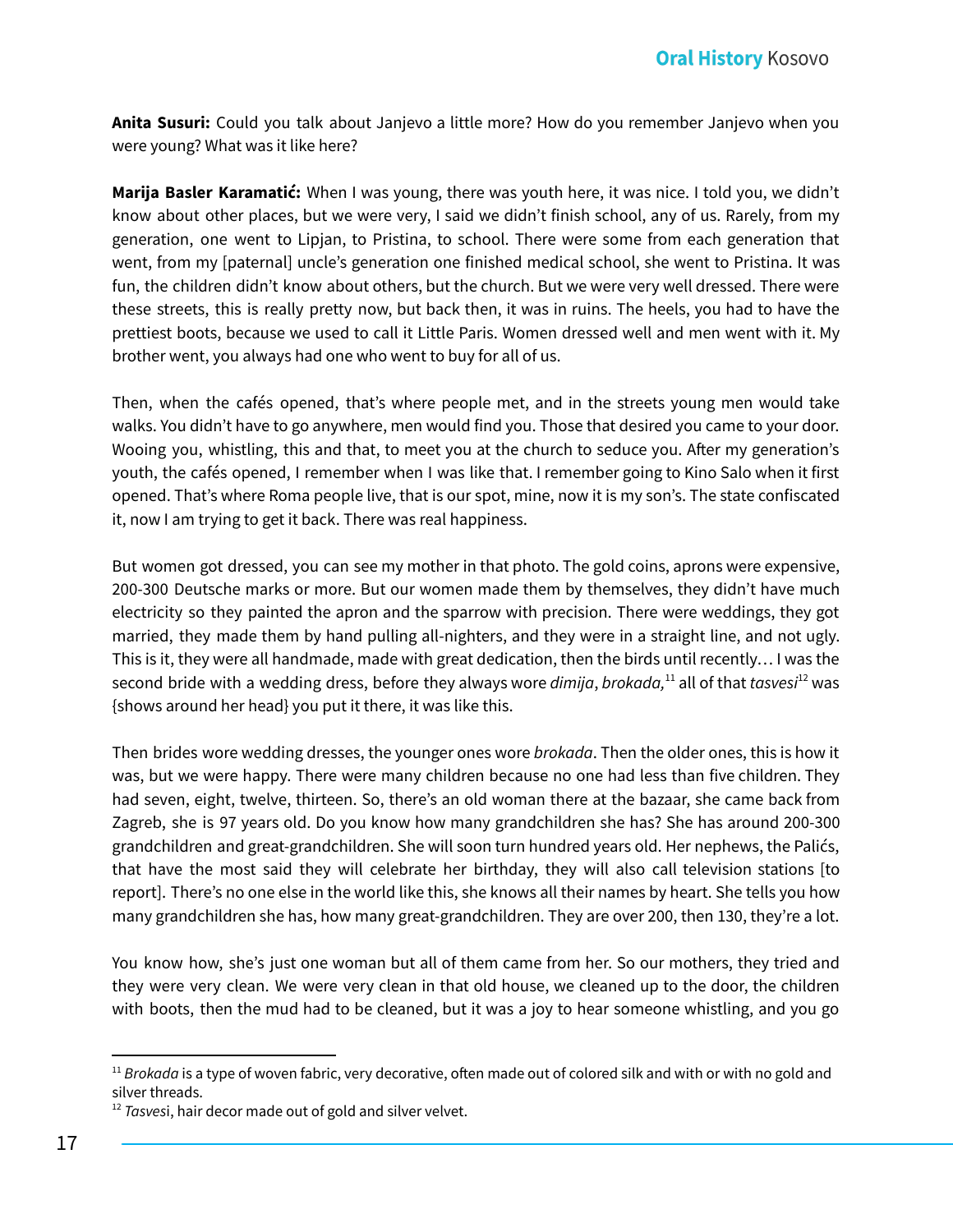out. Then as children when there was snow we went to slide, we gathered as a group. This was happiness, you know…

**Anita Susuri:** Were there also serenades? Someone mentioned that men sang?

**Marija Basler Karamatić:** We sang, there where the plum trees are, we gathered, we brought wine and sang. They sang to women and complimented them, but women did not go to them. That was there, a bit away from Marija where you went, a bit up, that's where we gathered. When I was 16, somewhat 15-16, there were boys too, and their group brought theirs, blankets were laid, we laughed, sang. Then, to the walnut tree, we tied a rope for a swing, that was it. Someone at home celebrating St. Georges, mother would… It was beautiful.

There was no, I told you, we didn't know of anything more beautiful, but this place, people experienced something and that's why they all love this place and now they suffer, even young people. Last night I was talking to my brother, he said, "What's the weather like, Meri?" I said, "You know what, it's very beautiful." Mother and I are sitting outside. What can I say, the moon, the sky is full of stars, you can hear the cicadas. "Now," he said, "I wish I was a bird to fly." He said. You know how it is, it's like this but… there was happiness and we did our best. Listen, we didn't know any better, it's a good thing we didn't, and we were happy.

As I said, by ten or eleven o'clock we had to be home, to wash the boots of the younger siblings. You know how feet sweat, we had a fire stove there, then when we moved here, we put the wood to dry because in the morning they had to go to school. Not to be wet, to not get sick. Then we went to slide in small or big groups, we didn't have a sledge, we didn't have anything, a plastic bag, then a plastic basin (laughs). And like this, we met and married, parents met parents. There wasn't much love even when we got married. Do you know how it was, your family gave you away, family to family, it was like that, we accepted it. They asked me once when I was at the seaside, "Marija," I said, "I am from Janjevo, Croatian."

This was weird for them, they heard me talking, Serbian, I wasn't talking in Macedonian, we have all the words. "Marija," he said, "are you Macedonian?" "You know what, leave me alone. We are." I said, "We lived in Janjevo, my grandmother told us about the Turkish reign, women weren't allowed to go out, they hid. Then," she said, "when Bulgarians came it was even worse. Bulgarians stole, and women ran and hid in their houses, they stole." So they got some Macedonian words. There are also many Turkish words, like *penxhere* [window]*, xhezve* [Turkish coffee pot], many others, *tepsija* [baking tray], many Turkish words. And like this, depending on who was in power. And I said that I don't care, I'm like my mother, if you understand me, you understand me. "No, we understand you." I said, "Why are you asking then?" I said, "This is Janjevo."

So these poor people accepted everything, we know the origin, where they're from and what they are, but there are also people from here, who have become Corats. I've heard this from an important man who told me. So which last names, but a man from here also knows history, then he also said who, what…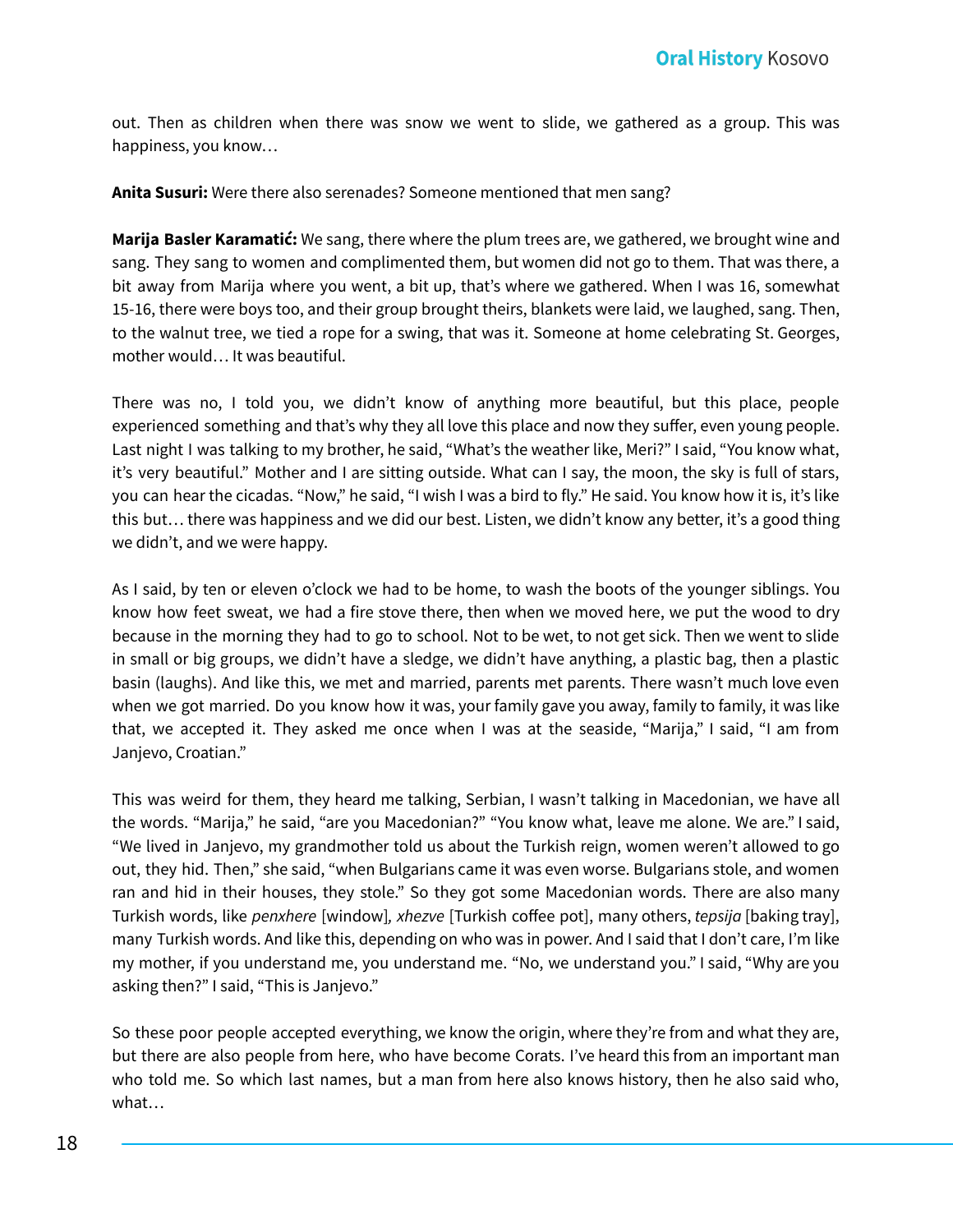**Anita Susuri:** You also mentioned the Culture Center.

**Marija Basler Karamatić:** They built it down there.

**Anita Susuri:** Did you also go there?

**Marija Basler Karamatić:** I was a few times, not many, my mother didn't let me, to tell the truth it was like this. I was twice, once I went to see a movie, I was with my [maternal] uncle. And the second time was when the singer Mišo Kovač was there, then I went there. Like this, our people went, others. Then my brothers, there was also a dance, they went. I didn't. I went there twice in my life, that's it. So…

**Anita Susuri:** You also had the Masked Ball…

**Marija Basler Karamatić:** There was, there was that then…

**Anita Susuri:** Can you talk about that a little bit??

**Marija Basler Karamatić:** It was… my brother-in-law wore women's clothes, *dimija*. But that was something that happened across Janjevo, that was fun. It was great, funny. I'm saying there was nothing better and more awesome than that. That is no longer. But when he dressed up, he was very funny. So, husband and spouse would dress up. Those that were freer with their husbands, they lived like that. They get on the horse carriage and roam around. His wife wore male clothes, while he wore *dimija* and like that drove throughout Janjevo. And the kids would join with whatever they wore. Although you had vintage clothes and you could dress whatever you wanted. Like that.

Once when I was here… before I left, I was here at Don Matej's as a guest. Up until a few years ago, Don Matej, two years ago, he brought together youth and children to mask… you know. One of the Palić children dressed up like a gypsy, and I was like, what should I do, and he told me, "Why didn't you dress up?" Don Matej told me, "Go upstairs and dress as whatever," because the Red Cross had brought stuff to him. I wore a suit, a skirt, and some colorful tights. When they saw me, we danced, we had fun, we entertained the children for a bit. This is the first time I dressed up for a Masked Ball. As children, we did dress up, but I didn't, but I did go to watch, I didn't, no.

But it was a happy place, I said, we didn't know better, but I'm glad we didn't know better. Parents, mothers with children went there, our people were in markets and thank God, God helped us and we gained money, we sent spoons. My father went to your people [Albanians] for weddings, and they bought 100, 50 spoons. Then they went and sold flowers in markets and so on. But women didn't go anywhere, no. When children grew up, their fathers took them along and so on. Then it was, the son would carry packages the same way as his father did.

The daughter has to get married like her mother, she will give birth, she will get married and give birth, this is how it was then. This is how it is, we all accepted this, I was in front of the church, my husband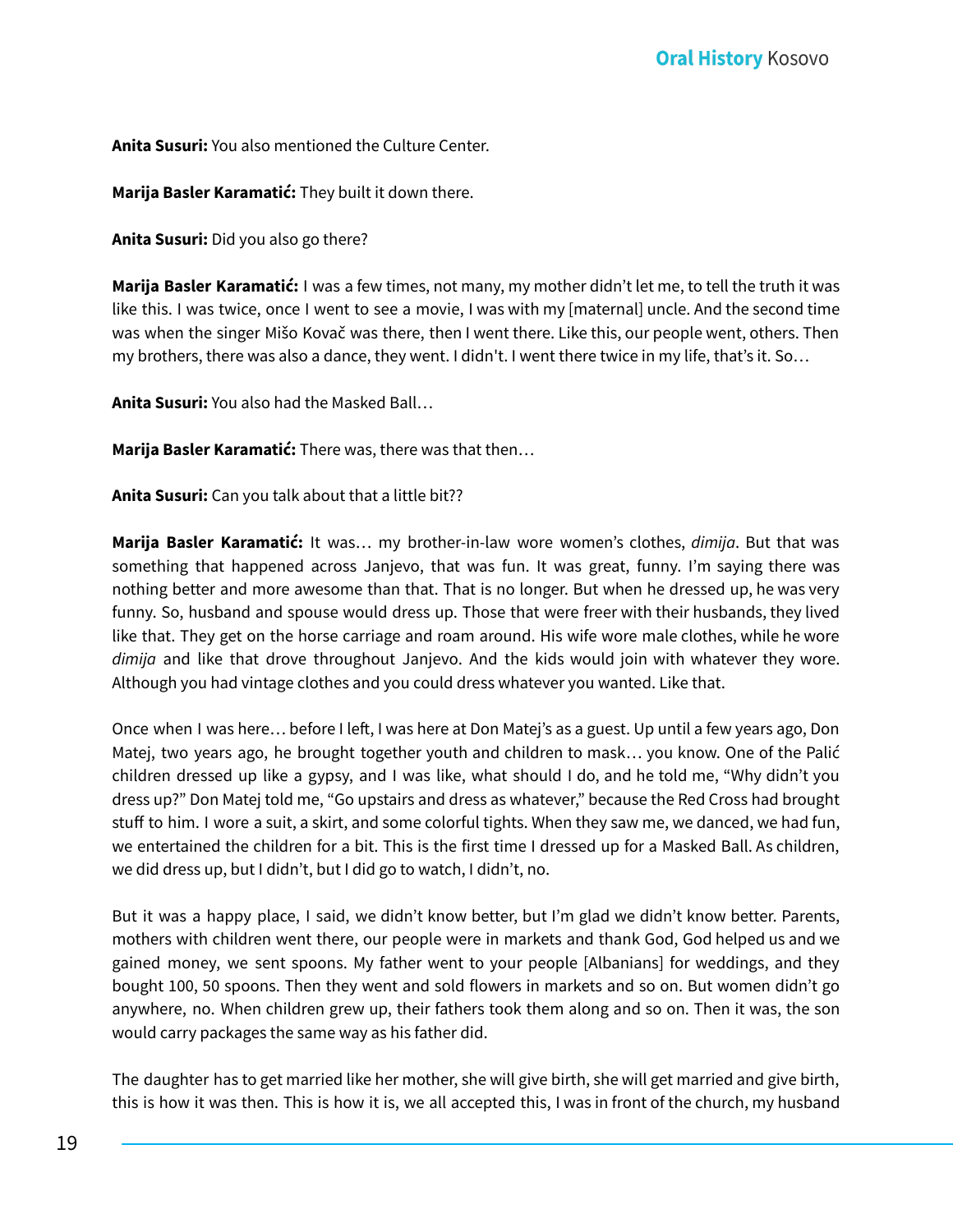would whistle at me. The other one was more handsome, they got mad, those boys and then nothing. I got engaged to him and this is how it was. This is how it was, but my parents said that this is how it was even before them. Your parents know them, they know the house. This is how it used to be among you as well and they accept it. When you live in a place like this, this is how things go. This is it. Your father knows that family well, he knows you will be fine. Now will you be fine there or not, your father marries you off. This is it. This is how it was.

There were also many old women in the house, my grandmother, my father, and we showed you many of them [addresses the interviewer], my mother showed you the pictures, they, they were in America, they traveled for months. My mother's grandfather was in America, that's why he bought a house for his children. Then the vineyards, then he bought the land, but he was for years in America and he didn't even see his children. This is it.

## **Anita Susuri:** Did they deal with commerce?

**Marija Basler Karamatić:** In America? Then they worked there. They went there, I don't know up to where they were walking, then by ship, they traveled for months. When they came from America, they bought vineyards, they bought vineyards and lands, but they had more vineyards, there were grapes. Do you know what it meant to have vineyards, it meant you were rich. You have grapes, you have wine, you have *raki*, like this. This is how we stocked up when the fall came. We bought 500, 600 kilos of flour, then you had to have a stack of sugar.

I remember this, some didn't have, most didn't have enough, but I know we had sugar for the winter, one stack, and around 500-600 kilos of flour. Now, that was the most important, salt and flour, didn't matter if you had the rest, once a week we had meat. Only those who had money, a small part of meat but it was sweet, we all ate. Then my mother bought a goat and it gave birth. We had sheep, a little bit of milk. This is how it was, this is how life went. Like this…

#### **Anita Susuri:** When did you start working at Metalac?

**Marija Basler Karamatić:** Now to tell you the truth, sometimes around '88 or '87, I don't know. Because in '91 I went to Switzerland. When I went, that year I didn't work, that's how long I worked at Metalac to tell you the truth (coughs).

**Anita Susuri:** How did you spend those years, the '90s when the situation here was a little…

**Marija Basler Karamatić:** Well listen, it was scary, it wasn't good, it wasn't good. You can imagine, you can imagine. We weren't afraid of the people here, people that lived here, since always. Because, as I said, there were Albanians and Turks, to this day we respect each other. This was it, children were growing up and all of this, to this day they long for that, for that good old Janjevo. I mean that respect, he said, now he is old, Halim, he said, "Marija, there's no place to drink coffee anymore. The children have come," he said, "they will run you over with a car."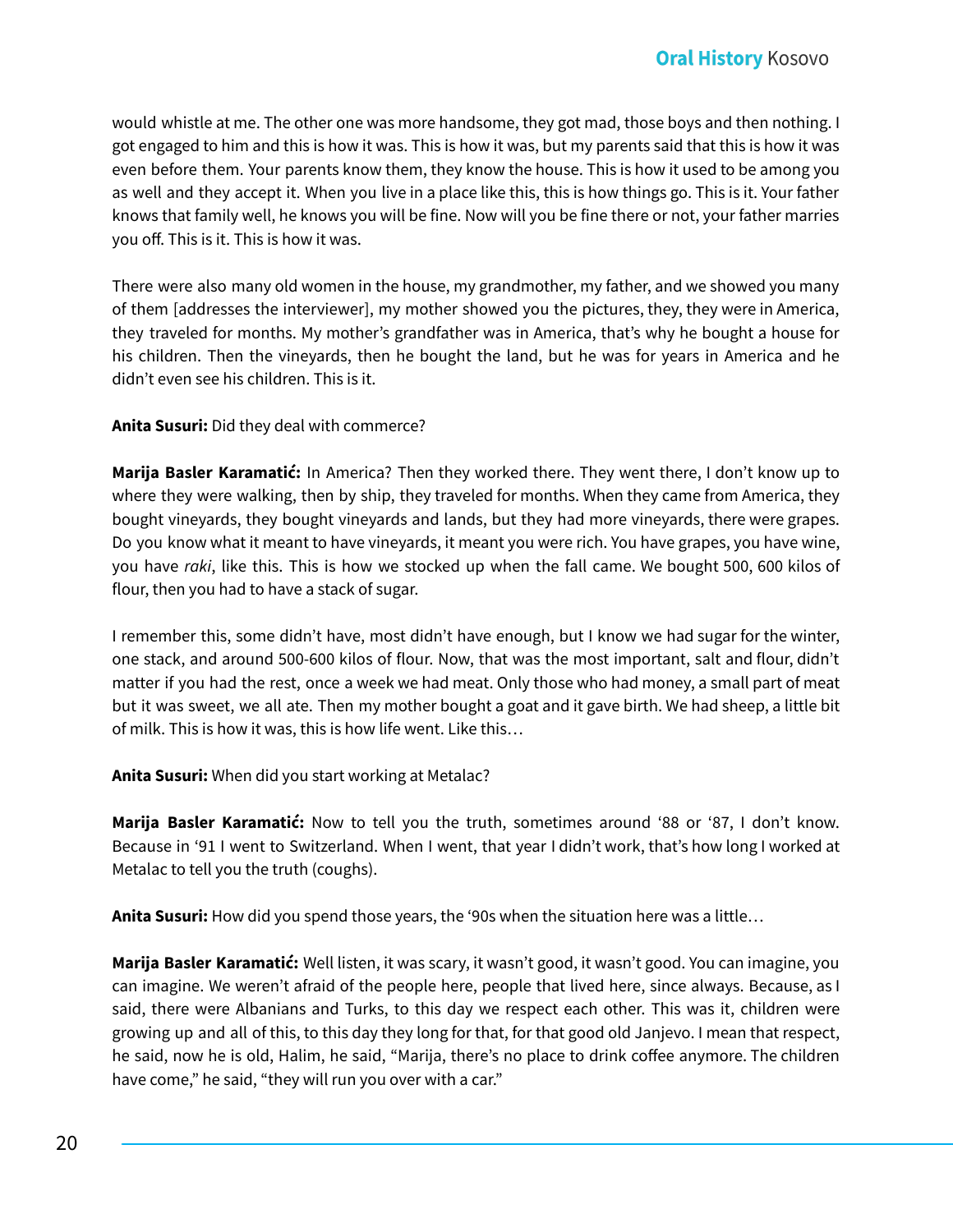He was alone abroad, he said, "They drive like this, they don't talk, there's no one you can sit and have a conversation with." I met with him on Friday and we talked a little. But this is how it is, I don't know, I don't know what to say, but it isn't… it was another experience, it wasn't bad but hard, to tell you the truth, very hard. Especially for our mothers and grandmothers, let's not talk about that. They were martyrs, and your [grandmothers] from the villages who were old women. How would they know, what, nothing. Work and work, who had goats milked. Listen, we were poor, there's nothing there. I know many people, but my grandmother, I know my grandmother, she told me, she loved me a lot and she told me how but…

**Anita Susuri:** We heard that he was here in '90, or '91, I don't know, Šešelj. 13

**Marija Basler Karamatić:** Yes, he was.

**Anita Susuri:** Then the situation changed at once.

**Marija Basler Karamatić:** At once, that's why young people left. He came to kill everyone in the church.

**Anita Susuri:** Were you there?

**Marija Basler Karamatić:** Yes, I was and after this I left. I was there.

**Anita Susuri:** Can you tell us a little about this?

**Marija Basler Karamatić:** I was there, but not down there because I wasn't allowed to. I was married with two children, my husband was a jealous man. I didn't go, but he could have [killed] us all to be honest. But here it was horribly scary, but when Olga came back, she knew a lot of people and she called in Prishtina (coughs), she heard that Šešelj will be coming here. You know that Albanian boy, when they went, when they went down there, allegedly he thought he was a donkey. He was wounded in his leg, that boy. We gathered money to take him to the hospital, me and Finka, so they would remove the bullet out of his leg.

So, it was scary, it was horrible. But I don't know it well, I haven't experienced it because I wasn't at the bazaar. I was at home, my husband didn't allow me, my mother-in-law was living with us, I didn't go there. But from what I've heard, I know that it was horrible and then our mothers started getting the children out of here. They thought they would be sent to the army. So they didn't know who was leaving, this is how it was. My mother stayed here, my father, my little son, he was here with my mother and my daughter. The grownups all went, some by plane from Skopje, some like this. My brother barely gathered all the merchandise, everything, they had many machines, just to leave. Like this.

 $13$  Vojislav Šešelj (1954-) is the founder of the nationalist Serbian Radical Party. In 2003 he surrendered to the International Criminal Court for Former Yugoslavia (ICTY), where was indicted for war crimes and crimes against humanity. In 2016 he was acquitted of the crimes.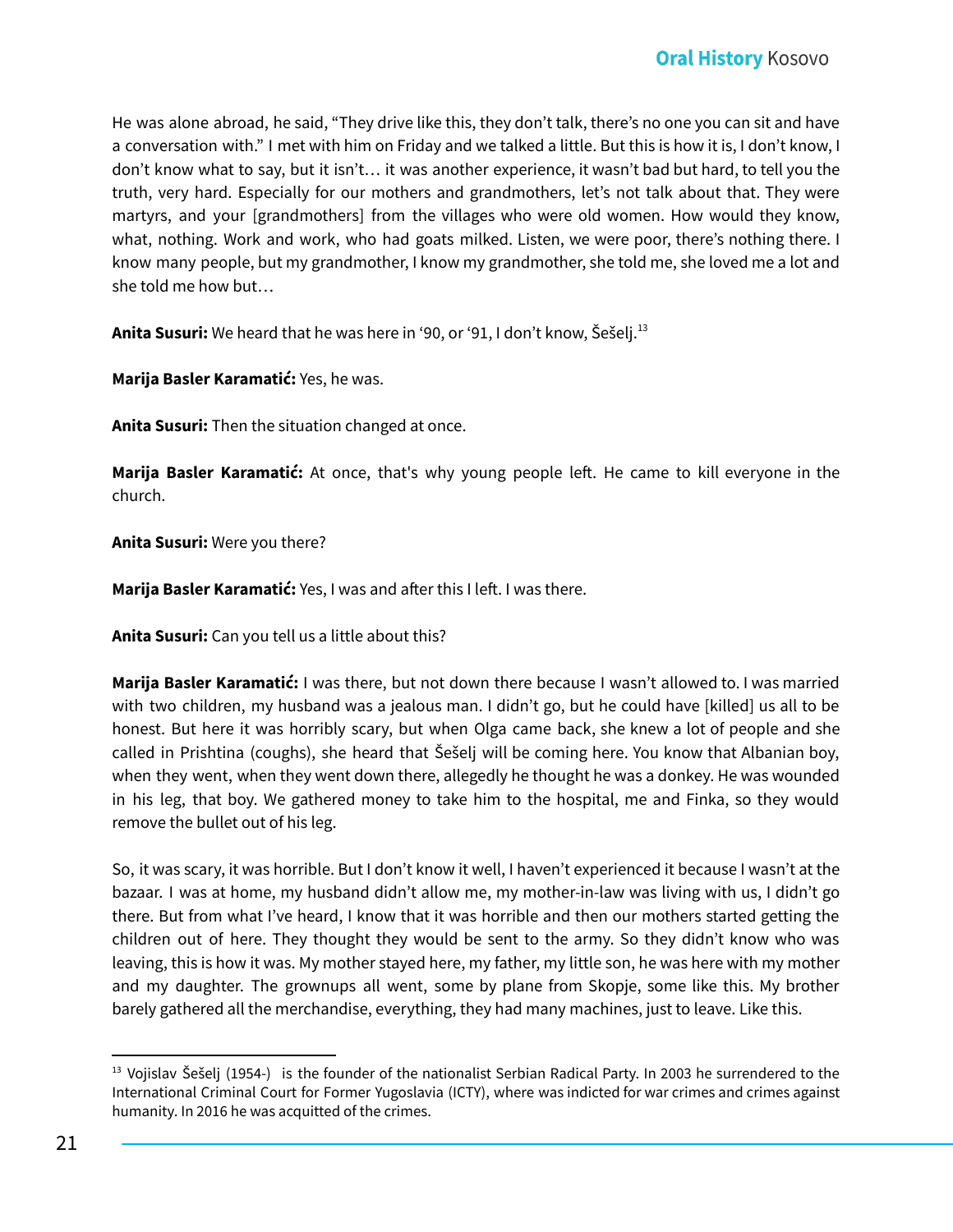But thank God, or Saint Nicholas, anyway, the church was full with people but he [Šešelj] went back. I don't know how it was, Olga called them immediately, then they came from Pristina because I knew many…

**Anita Susuri:** Which Olga?

**Marija Basler Karamatić:** Olga down in the bazaar. She is alive, the girl Finka died. I told you I was in Turkey with her, she knew many people in Pristina. All the important people in SUP,<sup>14</sup> but she also knew Serbs who… But they were good people who she socialized with, they're not all the same. Even Serbs who worked with Albanians cried for me, before I left for Switzerland, "Marija, how can we turn our backs to our best friends? I don't know," he said, "what is this, we ate, we drank," he said, "we socialized."

In the worst times, they came to me, they weren't scared because they weren't bad. This is it, how in a second things change, they worked, they were inspectors until then, security there. I don't know but our Saint Nicholas ward them off, and they came here to kill people and the church was full of people. I know all of these, but it has passed. No one had, just a boy. Then they ran off, they immediately came from Pristina, they left for up there [Croatia] and wounded that boy. And this is it, the story...

**Anita Susuri:** After this, you went to Switzerland?

**Marija Basler Karamatić:** After this, yes, yes. After this, I went to Switzerland and this is how it was. Then my family went to Zagreb and so on.

**Anita Susuri:** Were you in Kosovo during the war?

**Marija Basler Karamatić:** I wasn't here, no. I wasn't here and I didn't experience it.

**Anita Susuri:** What about your family?

**Marija Basler Karamatić:** No, no, they weren't (coughs). No, no they left when that horrible period began. I wasn't. I don't know what to say about that, I don't know about this because I wasn't, I didn't experience it. But, as I've heard, it wasn't easy. They hid, they were scared, they didn't have electricity, they didn't have anything. You know how it is, this is all.

**Anita Susuri:** Do you have anything to add?

**Marija Basler Karamatić:** I don't have anything else, this is all for now.

**Anita Susuri:** Thank you.

<sup>14</sup> SUP - Acronym for *Sekretarijat unutrašnjih poslova,* which translates to the Secretariat of Internal Affairs, of the Yugoslav Socialist Federal Republic.